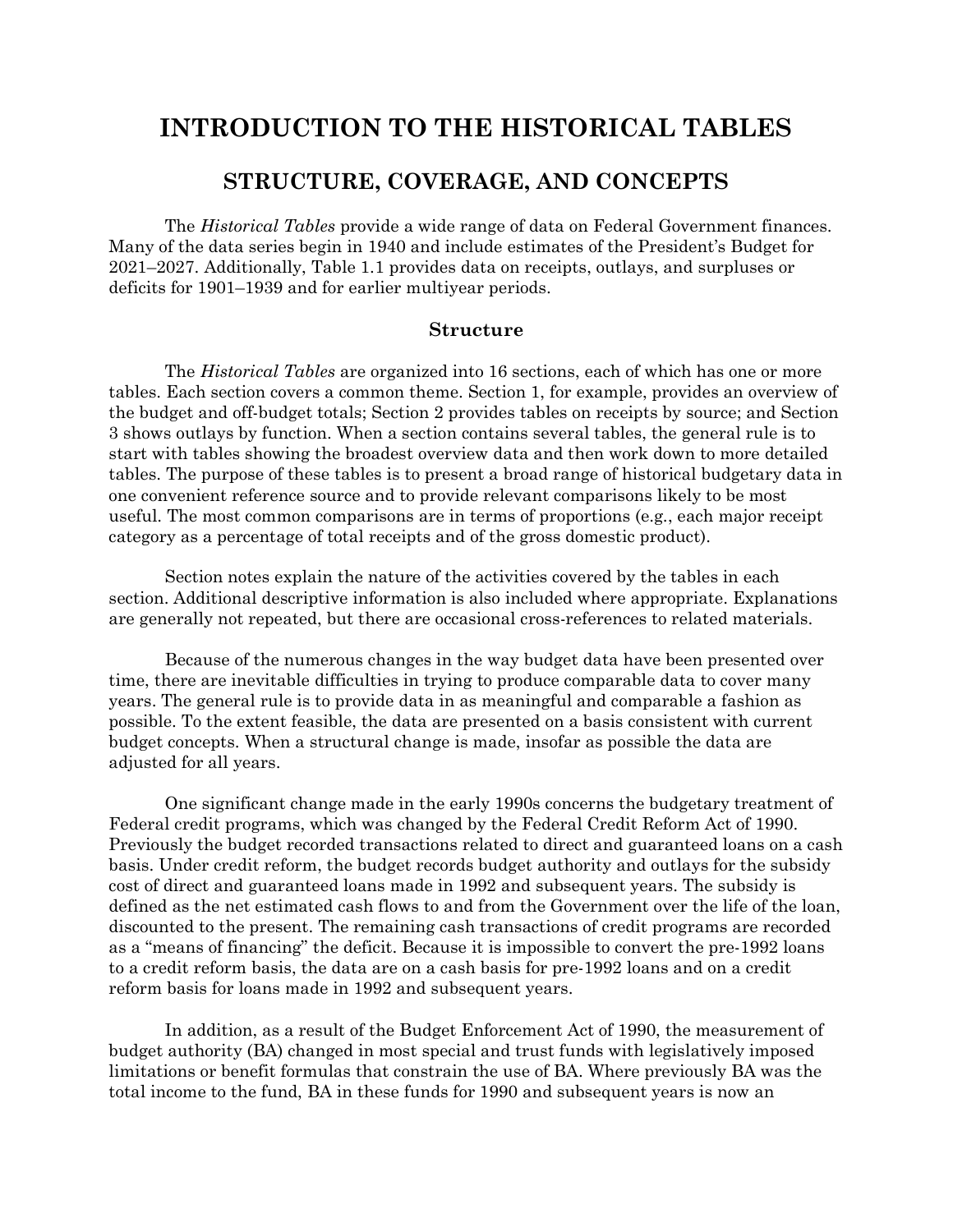estimate of the obligations to be incurred during the fiscal year for benefit payments, administration, and other expenses of the fund. In some, but not all, cases it was possible to adjust BA figures for these funds for years prior to 1990 to conform to the current concepts.

#### Coverage

The Federal Government has used the unified or consolidated budget concept as the foundation for its budgetary analysis and presentation since the 1969 Budget. The basic guidelines for the unified budget were presented in the Report of the President's Commission on Budget Concepts (October 1967). The Commission recommended the budget include all Federal fiscal activities unless there were exceptionally persuasive reasons for exclusion. Nevertheless, from the very beginning some programs were perceived as warranting special treatment. For example, the Export-Import Bank was excluded by law from the budget totals beginning in the 1973 Budget, and other exclusions followed. These exclusions resulted in two new budget terms, on-budget and off-budget, to distinguish between these excluded entities and the rest of the budget. Although there is a legal distinction between on-budget and offbudget entities, there is no conceptual difference between the two. The off-budget Federal entities engage in the same kinds of governmental activities as the on-budget entities, and the programs of off-budget entities result in the same kind of outlays and receipts as on-budget entities. Like on-budget entities, off-budget entities are owned and controlled by the Government. The "unified budget" reflects the conceptual similarity between on-budget and off-budget entities by showing combined totals of outlays and receipts for both types of entities.

The Balanced Budget and Emergency Deficit Control Act of 1985 (Public Law 99– 177) repealed the off-budget status of all then existing off-budget entities, but it also included a provision moving the Federal old-age, survivors, and disability insurance funds (collectively known as Social Security) off-budget. To provide a consistent time series, the historical tables show Social Security off-budget for all years since its inception, and show all formerly off-budget entities on-budget for all years. The Omnibus Budget Reconciliation Act of 1989 (OBRA 1989) moved the Postal Service fund off-budget, starting in 1989. Again to provide a consistent time series, transactions of the Postal Service fund are shown off-budget beginning with its inception in 1972. The transactions of its predecessor, the Post Office Department, remain on-budget.

Though Social Security and the Postal Service are now off-budget, they continue to be Federal programs. Indeed, Social Security currently accounts for about one-fourth of all Federal receipts and about one-fifth of all Federal spending. Hence, the budget documents include these funds and focus on the Federal totals that combine the on-budget and offbudget amounts. Various budget tables and charts show total Federal receipts, outlays, and surpluses and deficits, and divide these totals between the portions that are on-budget and off-budget.

#### Changes in Historical Budget Authority, Outlays, Receipts, and Deficits

Adjustments have been made to the historical budget authority and outlay totals to reflect corrections in agency reporting provided to the Department of the Treasury. In addition, adjustments to 2020 outlays for the Postal Service have been made to correctly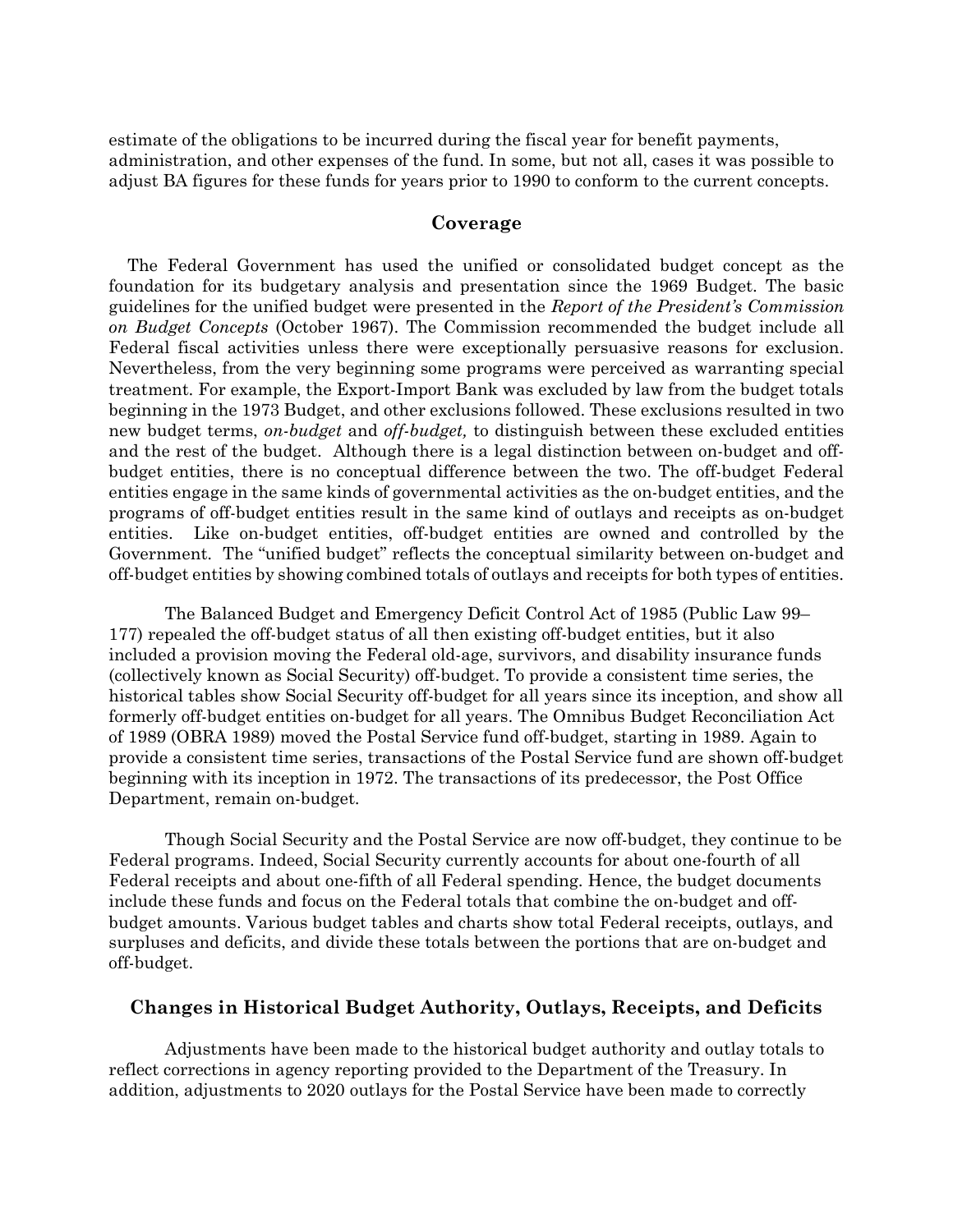reflect transactions reported to the Department of Treasury but incorrectly recorded in the 2022 Budget.

 This year's annual consultations with the Congress regarding reclassification of accounts or activities as to function or subfunction resulted in a reclassification of the Department of Veterans Affairs Asset Infrastructure Review Commission from subfunction 551, "health care services", to subfunction 705, "other veterans benefits and services".

## Note on the Fiscal Year

The Federal fiscal year begins on October 1 and ends on the subsequent September 30. It is designated by the year in which it ends; for example, fiscal year 2021 began on October 1, 2020, and ended on September 30, 2021. Prior to fiscal year 1977 the Federal fiscal years began on July 1 and ended on June 30. In calendar year 1976 the July-September period was a separate accounting period (known as the transition quarter or TQ) to bridge the period required to shift to the new fiscal year.

## Note on Revisions to Historical GDP

The Bureau of Economic Analysis in the Department of Commerce completed its regular annual revisions of the National Income and Product Accounts (NIPA) data in July 2021. These revisions resulted in changes to Gross Domestic Product (GDP). As a result of these changes, the fiscal year GDP figures shown in this publication for fiscal years 1999 through 2020 differ from the GDP figures shown in last year's Historical Tables publication. The tables showing constant dollar amounts and the deflators shown in Table 10.1 have been correspondingly revised.

#### Note on Proposed Budget Enforcement Act Category Reclassifications

 The 2023 Budget proposes to reclassify Contract Support Costs (CSCs) and Payments for Tribal Leases, programs that historically have been funded as discretionary in the Department of the Interior's Bureau of Indian Affairs, as mandatory. Specifically, the Budget proposes that, beginning in 2023, the CSCs and Payments for Tribal Leases accounts will continue to be funded through the annual appropriations process but will be reclassified as mandatory funding. The Budget proposes to offset the increase in mandatory funding resulting from this reclassification by reducing overall discretionary spending by amounts equal to the base discretionary amount of the 2023 Budget request, inflated into the 10-year window

 Additionally, the 2023 Budget proposes to move funding for the Department of Health and Human Services' Indian Health Service (IHS) out of the annual appropriations process and provides dedicated funding through multi-year authorizing legislation. The Administration's base discretionary request is reduced by the amount of the 2023 Budget request for IHS to account for the shift to the mandatory side of the Budget.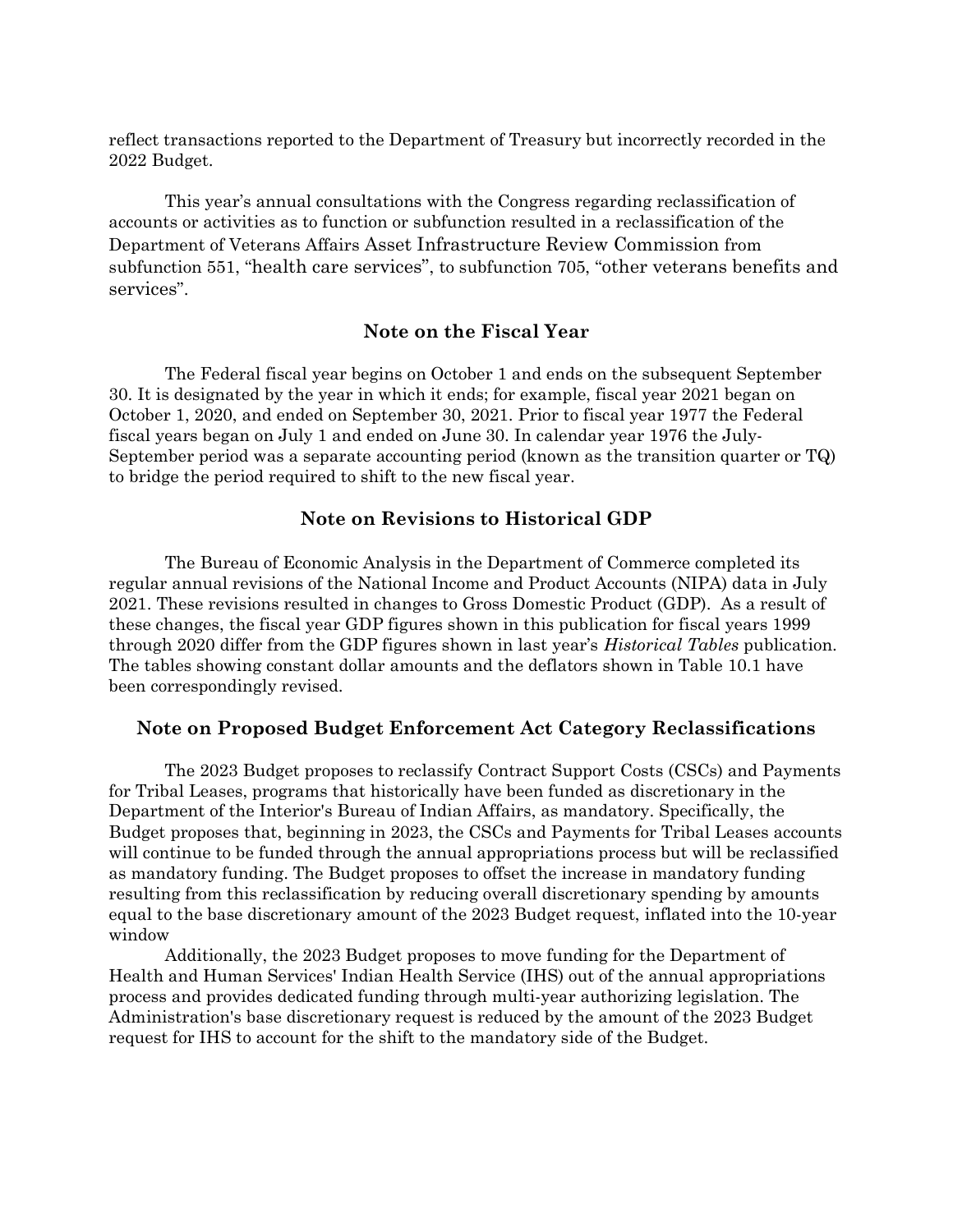## Concepts Relevant to the Historical Tables

*Budget receipts* constitute the income side of the budget; they are composed almost entirely of taxes or other compulsory payments to the Government. In contrast, offsetting collections and offsetting receipts result from either of two kinds of transactions: businesslike activities with the public (e.g., interest income or the sale of electric power) and the receipt by one Government account of a payment from another account. Offsetting collections and offsetting receipts are offset against outlays, so that total budget outlays are reported net of these transactions. This method of accounting permits users to easily identify the size and trends in Federal taxes and other compulsory income, and in Federal spending financed from taxes, other compulsory income, and borrowing. See Chapter 11, "Governmental Receipts," and Chapter 12, "Offsetting Collections and Offsetting Receipts," of the Analytical Perspectives volume for more information.

The budget *surplus* refers to any excess of budget receipts over budget outlays, while the budget *deficit* refers to any excess of budget outlays over budget receipts. The terms offbudget receipts, off-budget outlays, off-budget surpluses, and off-budget deficits refer to similar categories for off-budget activities. The sum of the on-budget and off-budget transactions is referred to as the consolidated, unified, or total Federal Government transactions.

The budget is divided between two fund groups, Federal funds and trust funds. The Federal funds group includes all receipts and outlays not specified by law as being trust funds. All Federal funds are on-budget except for the Postal Service fund, which is shown as off-budget starting in 1972. All trust funds are on-budget, except the two Social Security retirement and disability trust funds, which are shown off-budget for all years. See Chapter 23, "Trust Funds and Federal Funds," of the *Analytical Perspectives* volume for more information.

Payments for individuals are Federal Government spending programs designed to transfer income (in cash or in kind) to individuals or families. To the extent feasible, this category does not include reimbursements for current services rendered to the Government (e.g., salaries and interest). See "Notes on Section 6" below for more information.

Means-Tested Entitlements are entitlement programs that limit benefits or payments based on the beneficiary's income and/or assets and payments from refundable tax credits that are phased out at certain income levels. See "Notes on Section 8" below for more information.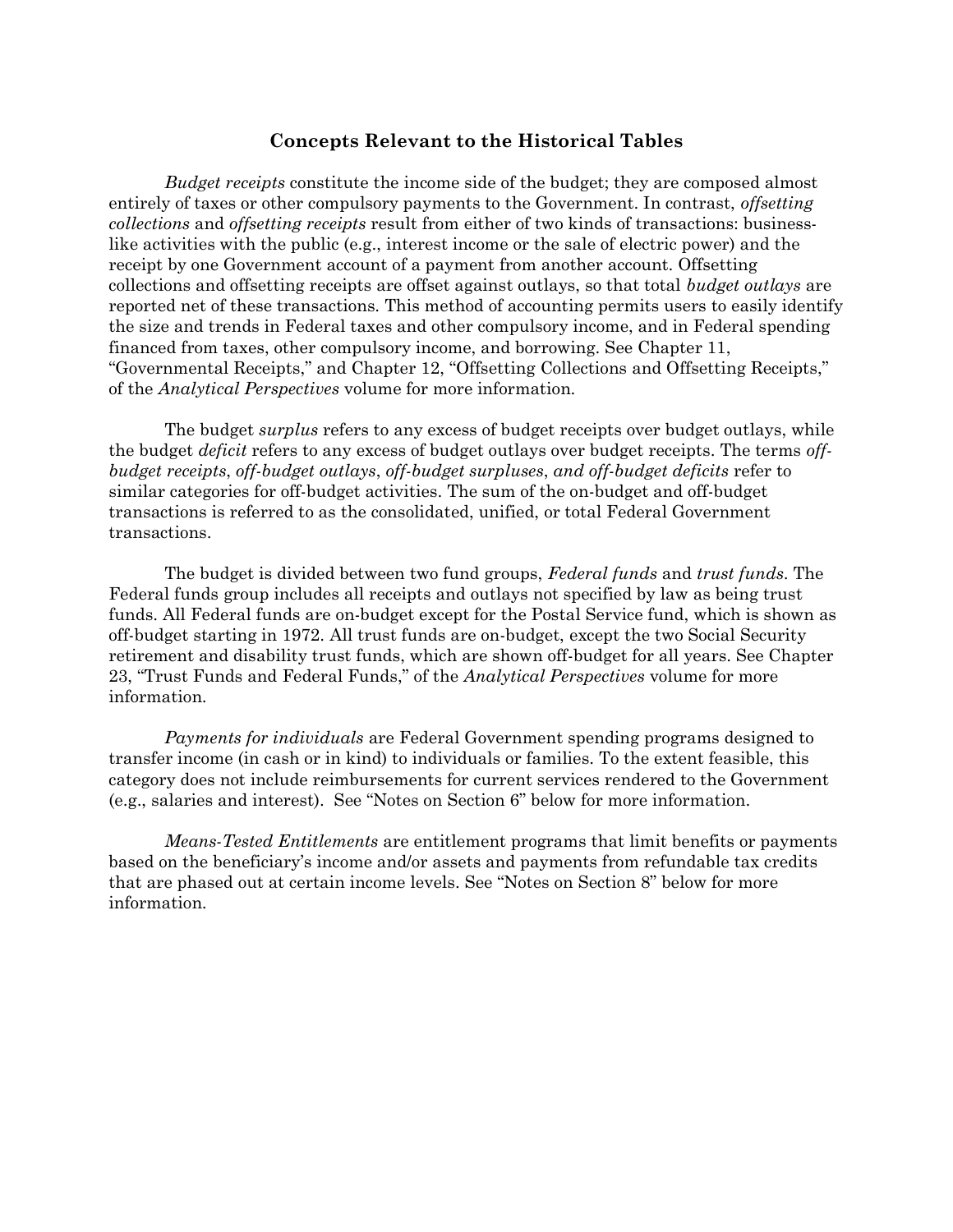# HISTORICAL TRENDS

Because the Historical Tables publication provides a large volume and wide array of data on Federal Government finances, it is sometimes difficult to perceive the long- term patterns in various budget aggregates and components. To assist the reader in understanding some of these long-term patterns, this section provides a short summary of the trends in Federal deficits and surpluses, debt, receipts, outlays, and employment.

Deficits and Debt.—As shown in Table 1.1, except for periods of war (when spending for defense increased sharply), depressions, or other economic downturns (when receipts fell precipitously), the Federal budget was generally in surplus throughout most of the Nation's first 200 years. For our first 60 years as a Nation (through 1849), cumulative budget surpluses and deficits yielded a net surplus of \$70 million. The Civil War, along with the Spanish-American War and the depression of the 1890s, resulted in a cumulative deficit totaling just under \$1 billion during the 1850–1900 period. Between 1901 and 1916, the budget hovered very close to balance every year. World War I brought large deficits that totaled \$23 billion over the 1917–1919 period. The budget was then in surplus throughout the 1920s. However, the combination of the Great Depression followed by World War II resulted in a long, unbroken string of deficits that were historically unprecedented in magnitude. As a result, Federal debt held by the public mushroomed from less than \$3 billion in 1917 to \$16 billion in 1930 and then to \$242 billion by 1946. In relation to the size of the economy, debt held by the public grew from 16 percent of GDP in 1930 to 106 percent in 1946.

During much of the postwar period, this same pattern persisted—large deficits were incurred only in time of war (e.g., Korea and Vietnam) or as a result of recessions. As shown in Table 1.2, prior to the 1980s, postwar deficits as a percent of GDP reached their highest during the 1975–76 recession at 4.1 percent in 1976. Debt held by the public had grown to \$477 billion by 1976, but, because the economy had grown faster, debt as a percent of GDP had declined throughout the postwar period to a low of 23.2 percent in 1974. Following five years of deficits averaging only 2.4 percent of GDP between 1977 and 1981, debt held by the public stood at 25.2 percent of GDP by 1981—two percentage points higher than its postwar low.

The traditional pattern of running large deficits only in times of war or economic downturns was broken during much of the 1980s. In 1982, large permanent tax cuts were enacted. Moreover, these were accompanied by substantial increases in defense spending. Although reductions were made to nondefense spending, they were not of sufficient size to offset the impact on the deficit. As a result, annual deficits averaging \$206 billion were incurred between 1983 and 1992. These unprecedented peacetime deficits increased debt held by the public from \$789 billion in 1981 to \$3.0 trillion (46.8 percent of GDP) in 1992.

After peaking at \$290 billion in 1992, deficits declined each year through the 1990s, until 1998 when the Nation recorded its first budget surplus (\$69.3 billion) since 1969. As a percent of GDP, the budget bottom line went from a deficit of 4.5 percent in 1992 to a surplus of 2.3 percent in 2000.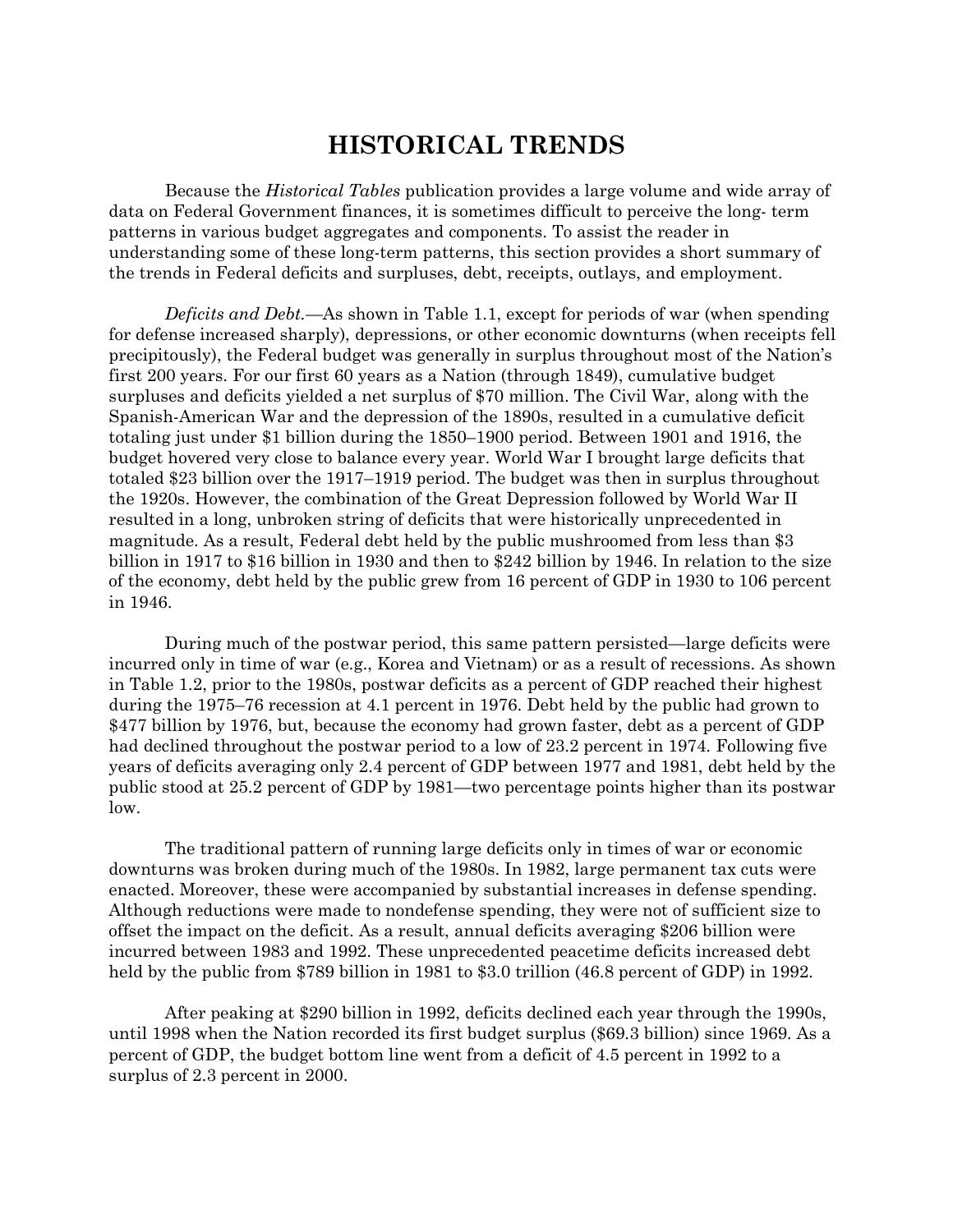An economic slowdown began in 2001. The deterioration in the performance of the economy, together with large tax reductions as well as additional spending in response to the September 11th terrorist attacks, produced a return to deficit (\$158 billion, 1.5 percent of GDP) in 2002. These factors and military operations in Iraq and Afghanistan also contributed to the increase in the deficit in the following two years, reaching \$413 billion (3.4 percent of GDP) in 2004. Economic growth in 2005 and 2006 produced a sharp increase in revenues, helping to reduce the deficit to \$161 billion (1.1 percent of GDP) by 2007.

Debt held by the public, which had peaked at 47.8 percent of GDP in 1993, fell to 31.5 percent by 2001 and rose only slightly through 2007.

In December 2007, the economy fell into recession, which was significantly deepened by the financial market crisis that began in September 2008. Lower revenue, due to both tax reductions and lower economic activity; recession-induced spending for unemployment assistance and other automatic stabilizers; a large stimulus package; and increased defense spending, due partly to renewed buildups of troops in Iraq and Afghanistan, produced deficits peaking at \$1,413 billion (9.8 percent of GDP) in 2009. The deficit remained above \$1 trillion for three more years before falling precipitously, reaching \$442 billion in 2015, partially due to a strengthening economy and the expiration of previously enacted tax reductions. The deficit began rising again in 2016 and in 2019 was \$984 billion (4.7 percent of GDP). As a result of the continuing deficits throughout the 2010s, there were corresponding increases in debt held by the public from 39.2 percent of GDP in 2008 to 79.4 percent in 2019.

The economic effect and Federal response to the COVID-19 public health emergency resulted in 2020 and 2021 deficits of \$3,132 billion and \$2,775 billion (15.0 and 12.4 percent of GDP), respectively, which are the largest deficits as a share of the economy since 1945. Debt held by the public correspondingly rose and was 99.7 percent of GDP in 2021.

Receipts.—From the beginning of the Republic until the start of the Civil War, our Nation relied on customs duties to finance the activities of the Federal Government. During the 19th Century, sales of public lands supplemented customs duties. While large amounts were occasionally obtained from the sale of lands, customs duties accounted for over 90 percent of Federal receipts in most years prior to the Civil War. Excise taxes became an important and growing source of Federal receipts starting in the 1860s. Estate and gift taxes were levied and collected sporadically from the 1860s through World War I, although never amounting to a significant source of receipts during that time. Prior to 1913, income taxes did not exist or were inconsequential, other than for a brief time during the Civil War period, when special tax legislation raised the income tax share of Federal receipts to as much as 13 percent in 1866. Subsequent to the enactment of income tax legislation in 1913, these taxes grew in importance as a source of Federal receipts during the following decade. By 1930, the Federal Government was relying on income taxes for 60 percent of its receipts, while customs duties and excise taxes each accounted for 15 percent of the receipts total.

During the 1930s, total Federal receipts averaged about 5 percent of GDP. World War II brought a dramatic increase in receipts, with Federal receipts peaking at 20.5 percent of GDP in 1944. The percentage declined in the early post-war years to 14.2 by 1950. Since then receipts have fluctuated within a range of 15-20 percent of GDP. The deepening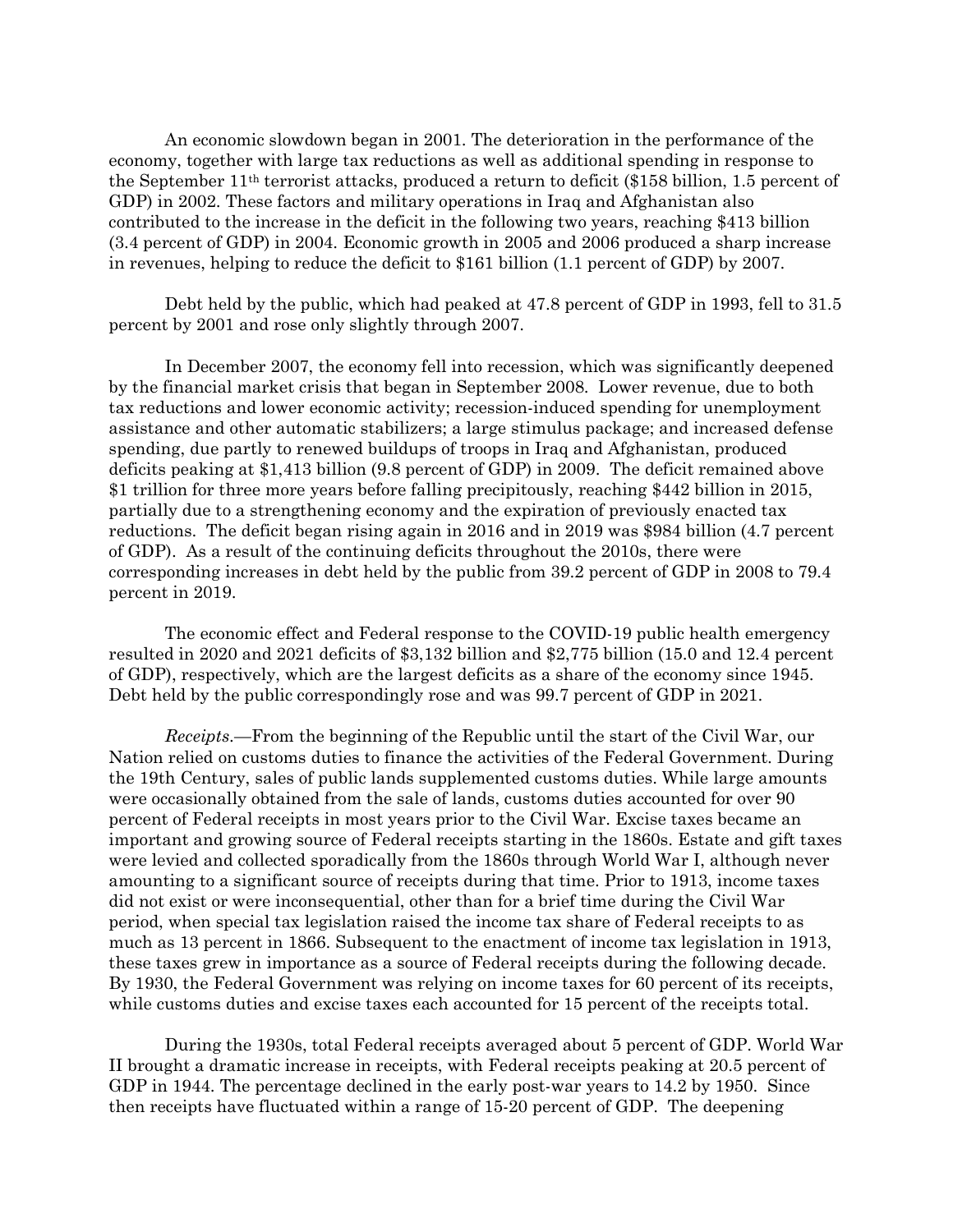recession and tax reductions enacted in 2009 to help revive the economy reduced receipts as a percent of GDP to 14.5 in both 2009 and 2010, the lowest since 1950. Receipts have since increased to within the historical average and were 18.1 percent of GDP in 2021.

There have also been some significant shifts during the postwar period in the underlying sources or composition of receipts. The increase in taxes needed to support the war effort in the 1940s saw total (corporate and individual) income taxes rise to prominence as a source of Federal receipts, reaching 79 percent of total receipts in 1944. After the war, the total income tax share of receipts fell from a postwar high of 74 percent in 1952 to an average of 64 percent in the late 1960s. The growth in social insurance taxes (such as Social Security and Medicare) more than offset a postwar secular decline in excise and other nonincome tax shares. The combination of substantial reductions in income taxes enacted in the early 1980s and the continued growth in social insurance taxes resulted in a continued decline in the total income tax share of receipts. By 1983 the total income tax share had dropped to 54 percent of receipts, and it ranged from 52 percent to 60 percent through 2007. As a result of the recession and tax reductions enacted as part of the stimulus packages in February 2008 and again in the spring of 2009, the total income tax share dropped to 50 percent in 2009 and 2010, before bouncing back to an average of 56 percent between 2011- 2020. In 2021, the total income tax share of receipts was 60 percent.

Corporation income taxes accounted for a large part of this postwar decline in total income tax share, falling from over 30 percent of total Federal receipts in the early 1950s to 19 percent in 1968. During the same period, pretax corporate profits fell from about 13 percent of GDP in the early 1950s to 11 percent in 1968. By 1980 the corporation income tax share of total receipts had dropped to 12.5 percent. Pretax corporate profits also declined as a percent of GDP during the 1980s and, thus, the corporation income tax share of total receipts dropped to a low of 6.2 percent in 1983. By 1996, the share of corporation income taxes had climbed back to 11.8 percent. But, between 2001 and 2003, it averaged 7.7 percent, well below the 1980 share, before increasing to 14.7 percent by 2006. The December 2007 recession reduced the corporation income tax share of total receipts to just 6.6 percent in 2009. In 2010 the share rose to 8.9 percent and remained relatively steady. After enactment of tax reform in 2018, corporate receipts declined to 6.1 percent of total receipts and rose to 9.2 percent in 2021.

The postwar drop in corporation income taxes as a share of total receipts has been more than offset by the growth in social insurance taxes and retirement receipts, as both tax rates and the percentage of the workforce covered by these payroll taxes increased. This category of receipts increased from only 8 percent of total receipts during the mid-1940s to 38 percent by 1992. It has remained between 32 and 42 percent since then, with increases in the relative share of social insurance and retirement receipts coming at the expense of decreases in the relative share of income taxes (individual and corporate).

Excise taxes also declined in relative importance during the postwar period, falling from a 19 percent share of total receipts in 1950 to 3 percent by 1990 and remaining relatively stable through 2019 before decreasing. Excise taxes comprised 2 percent of total receipts in 2021.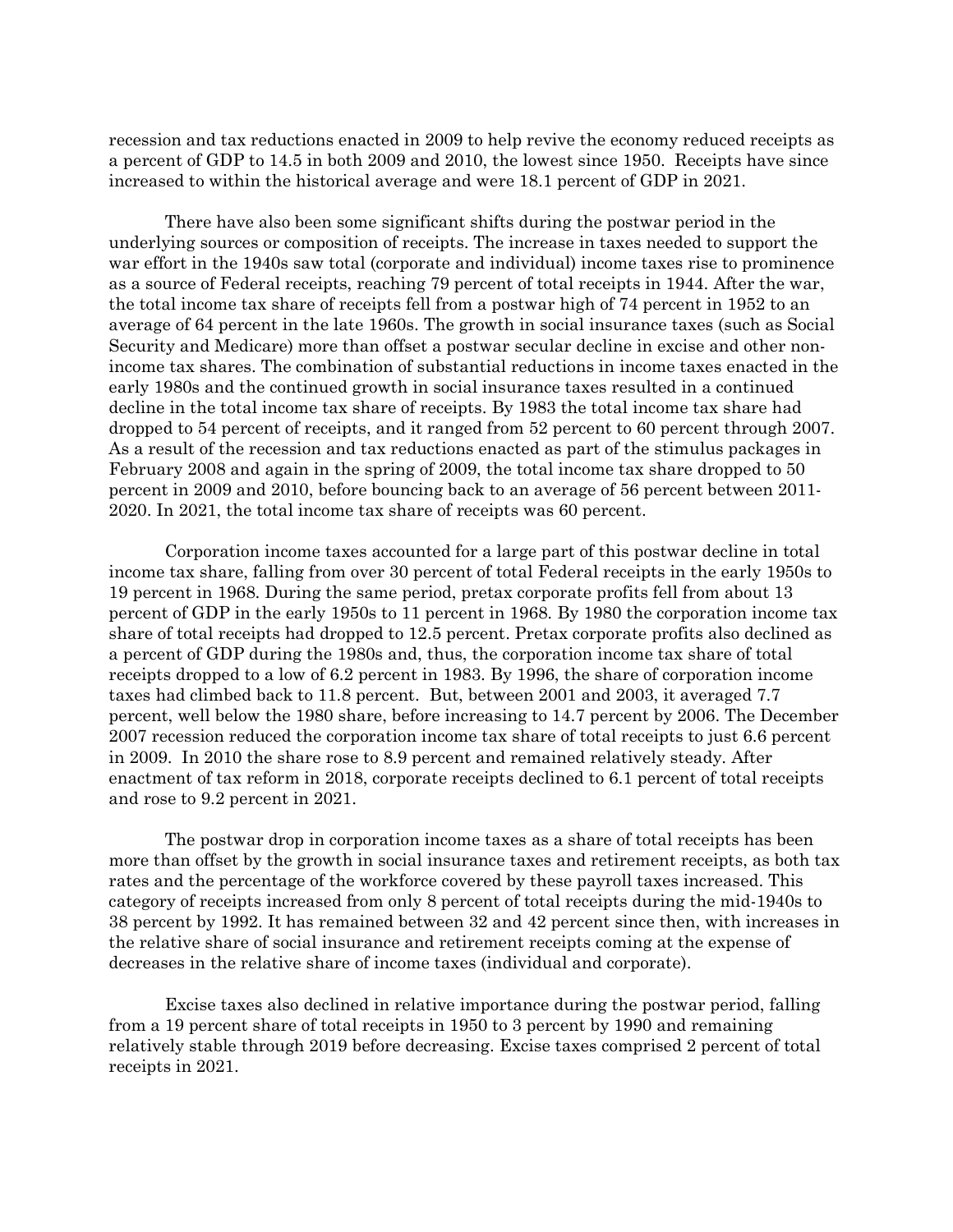Outlays and Executive Branch Civilian Employment.—Throughout most of the Nation's history prior to the 1930s, the bulk of Federal spending went towards national defense, veterans' benefits, and interest on the public debt. In 1929, for example, 71 percent of Federal outlays were in these three categories. The 1930s began with Federal outlays equaling just 3.4 percent of GDP. As shown in Table 1.2, the efforts to fight the Great Depression with public works and other nondefense Federal spending, when combined with the depressed GDP levels, caused outlays and their share of GDP to increase steadily during most of that decade, with outlays rising to 10.1 percent of GDP by 1939 and to 11.7 percent by 1941 on the eve of U.S. involvement in World War II.

Defense spending during World War II resulted in outlays as a percent of GDP rising sharply, to a peak of 42.7 percent by 1944. The end of the war brought total spending down to 14.0 percent of GDP by 1949, but the Korean War increased spending to 19.9 percent of GDP by 1953. Outlays as a percent of GDP dropped after the Korean War and stayed between 16.1 and 18.3 percent until U.S. involvement in the Vietnam War escalated sharply in the middle 1960s and remained high into the early 1970s.

From 1967 through 1972, Federal outlays averaged 19.0 percent of GDP, with a peak occurring in 1968 at 19.8 percent of GDP. The decline in defense spending as a percent of GDP that began in 1973, as the withdrawal of U.S. forces from Vietnam was nearing completion, was more than offset by increased spending on human resources programs during the 1970s. The increase in human resources programs was due to the maturation of the Social Security program; increases in education and training, general and Federal employee retirement, and other income support programs, such as food stamps and unemployment assistance; as well as a takeoff in spending on the recently enacted Great Society programs, such as Medicare and Medicaid. As a result, total spending increased as a percent of GDP, averaging 19.4 percent during the 1970s.

Outlays as a percent of GDP reached 21.2 percent in 1980 and remained above 20 percent of GDP until 1996. A number of different factors contributed to this rise, including substantially increased defense spending through the 1980s, continued growth in human resource spending throughout this period, and large tax cuts and a deep recession (which increased deficits and therefore spending for interest on the public debt).

Outlays as a percent of GDP fell below 20 percent of GDP in 1996 and continued to decline, falling to a low of 17.7 percent in both 2000 and 2001. The outlay share of GDP rose throughout the 2000s, first due, in part, to the increase in defense and homeland security spending in response to the September 11, 2001, terrorist attacks, and in part to the weak growth of GDP resulting from the 2001 recession. Spending remained elevated through the middle half of the decade due, in part, to increased spending on the wars in Iraq and Afghanistan, as well as the response to the devastating hurricanes that struck States along the Gulf Coast in late summer 2005. Spending reached a post-World War II high of 24.3 percent of GDP in 2009 as a result of both the recession and spending associated with the first stages of a Federal effort to restore financial markets to full functionality. Outlays as a percent of GDP fell to 20.7 percent in 2013 and remained relatively stable until 2020, when the economic effects and Federal response to the COVID-19 public health emergency increased outlays to 31.3 percent of GDP, the highest level since 1945. Outlays in 2021 were 30.5 percent of GDP, due to the continuing effects of the COVID-19 public health emergency.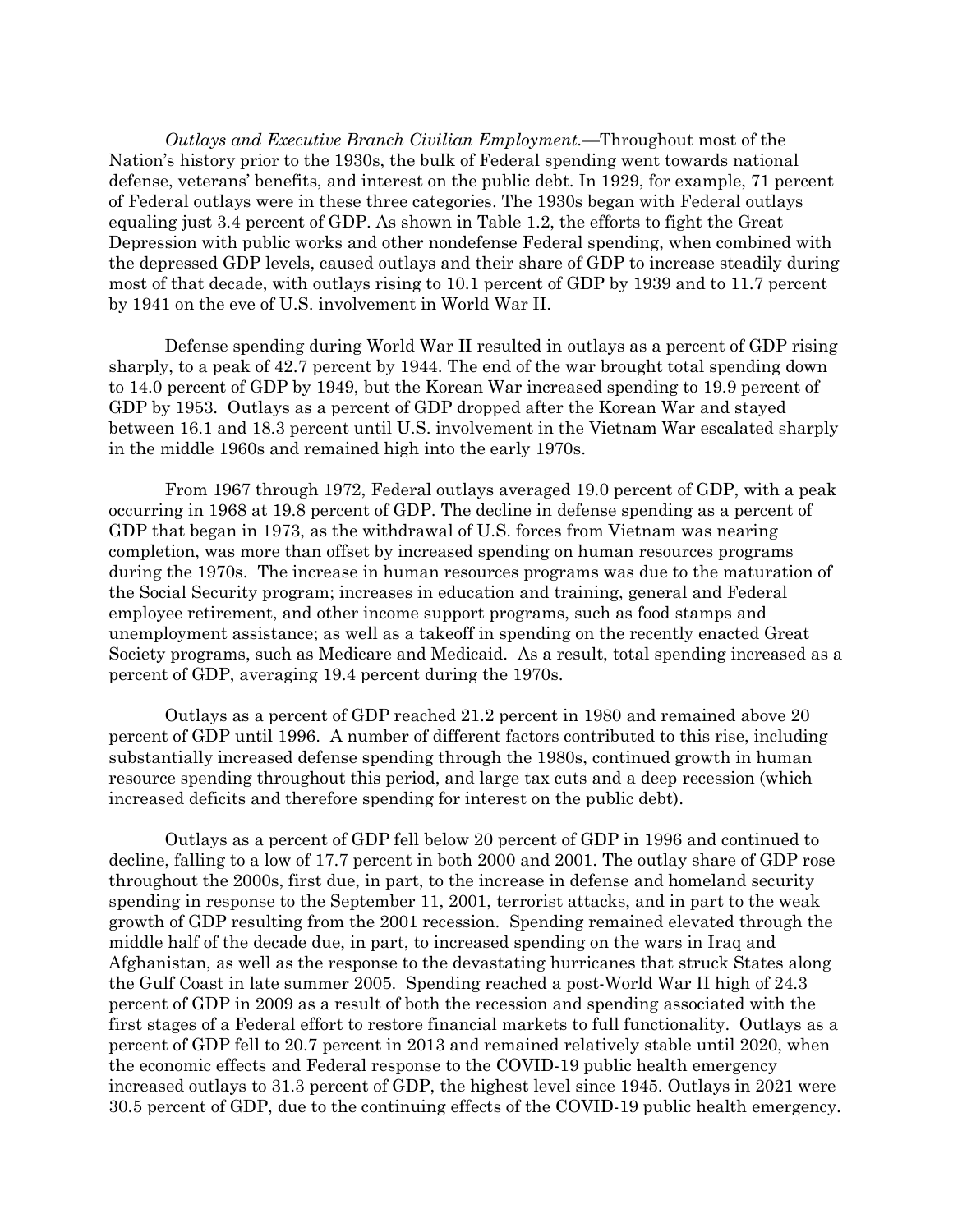Despite the growth in total Federal spending as a percent of GDP in recent decades, Executive Branch (full-time equivalent) civilian employment, as shown in Table 16.1, has remained roughly constant, ranging from 1.7 to 2.2 million civilian employees (excluding the Postal Service) since 1981. However, the composition of employment has shifted significantly between defense and civilian agencies during the postwar period, especially since the mid-1980s. In 1986, for example, the 2.1 million total for civilian employees was split equally between defense and the civilian agencies, with each accounting for 1 million employees. During the 1990s and up through the current decade there has been a shift away from defense to civilian agency employment. In recent years, civilian agency employment has been nearly twice that of the Department of Defense, accounting for 1.4 million of the 2.2 million total in 2021.

Although total spending has increased substantially as a percent of GDP since the 1950s, the growth in the various components of spending has not been even and, thus, the composition of spending has changed significantly during the same period.

Outlays for discretionary programs (whose funding levels are determined by annual appropriations) totaled 12.3 percent of GDP in 1962, with nearly three-fourths going to defense. Discretionary spending for defense programs increased during the Vietnam War buildup in the late 1960s, causing total discretionary outlays to rise to 13.1 percent of GDP by 1968, after which a gradual decline began. By the middle 1970s, this category had dropped to slightly less than 10 percent of GDP and it generally stayed at that level until the late 1980s, when the defense buildup that started early in that decade came to an end. Discretionary spending, as a percent of GDP, fell substantially over the late 1980s and throughout the 1990s, from 9.3 percent in 1987 to 6.0 percent in 1999.

Over the following decade, discretionary spending increased. This growth began in 2002 and 2003, in response to the September 11, 2001, terrorist attacks and the initiation of the wars in Afghanistan and Iraq and continued in response to the Gulf Coast hurricanes in September 2005. The recession that began in December 2007 caused GDP to drop from 2008 to 2009 and, in conjunction with additional program spending, increased discretionary spending to 9.1 percent of GDP by 2010.

Discretionary outlays have fallen in the years since, in part due to the caps on discretionary spending instituted as part of the Budget Control Act of 2011, and averaged 6.3 percent of GDP from 2015-2019, before rising slightly to 7.8 percent of GDP in 2020, largely due to the economic effect and Federal response to the COVID-19 public health emergency. Discretionary outlays were 7.3 percent of GDP in 2021.

While total discretionary spending as a percent of GDP has generally followed a downward path over most of the past 50 years, its major components—defense and nondefense—have contrasting histories. As shown in Table 8.4, discretionary defense spending was at 9.0 percent of GDP in 1962. By 1965, spending in this category had declined to 7.2 percent of GDP. It then increased as a result of the Vietnam War, peaking at 9.2 percent of GDP in 1968, returning to the 1965 level by 1971. This decline continued throughout the 1970s, hitting a low point in that decade of 4.6 percent of GDP in 1978 and 1979.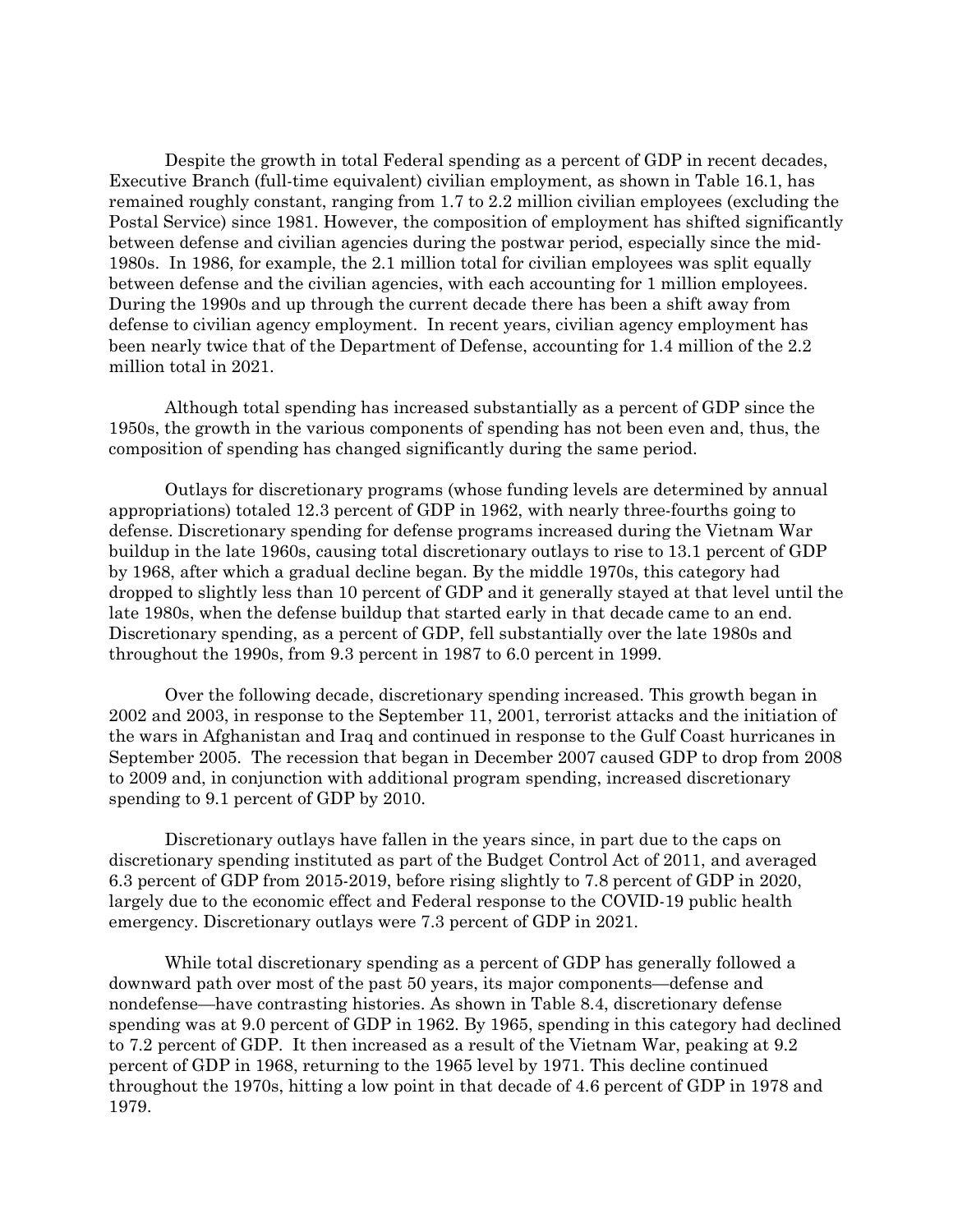The defense buildup starting in the early 1980s boosted its percentage of GDP back to 6.0 percent by 1986, after which it again began a gradual decline throughout the rest of that decade and the next. By 1999, defense discretionary spending had fallen to 2.9 percent of GDP, reflecting the end of the Cold War and the above-average economic growth during much of the 1990s. Spending in response to the September 11, 2001, attacks, followed by the wars in Iraq and Afghanistan, reversed this decline, with defense discretionary spending growing over the decade and (due in part to the drop in GDP) peaking at 4.6 percent of GDP in 2010. Defense discretionary spending has declined in the years since, to 3.3 percent of GDP in 2021, in part due to the caps on discretionary spending instituted as part of the Budget Control Act of 2011.

Nondefense discretionary spending as a percent of GDP has followed a much different path. In 1962, it stood at 3.3 percent of GDP. During the next few years it quickly increased, reaching 4.1 percent of GDP by 1967. It dropped slightly after that year, but still averaged about 3.8 percent of GDP until 1975, when it grew to 4.4 percent of GDP due, in part, to the recession and partly due to growth in spending on energy, the environment, and housing and other income support programs. Much of this growth was in the form of Federal grants to State and local governments. Additional spending arose from the creation of various antirecession grants at the end of the decade. Nondefense discretionary outlays peaked as a percent of GDP during the recession in 1980 at 5.1 percent. This category declined sharply as a percent of GDP starting in 1982, and then remained relatively steady for the next 25 years, averaging 3.5 percent during 1983–2008. The effects of the deepening recession and the anti-recession stimulus spending enacted in the spring of 2009 combined to increase the nondefense discretionary spending to 4.4 percent of GDP in 2010, before dropping in the subsequent years. Nondefense discretionary spending averaged 3.3 percent of GDP from 2012-2019, the same as the percentage in 1962. Nondefense discretionary spending rose to 4.3 and 4.0 percent of GDP in 2020 and 2021, respectively, due to the economic effect and Federal response to the COVID-19 public health emergency.

Programmatic mandatory spending (which excludes net interest and undistributed offsetting receipts) accounts for the largest part of the growth in total Federal spending as a percent of GDP since the 1950s. Major programs in this category include Social Security, Medicare, unemployment compensation, deposit insurance, and means-tested entitlements (Medicaid, the Supplemental Nutrition Assistance Program (SNAP), Supplemental Security Income, the refundable portions of a variety of tax credits, including the Earned Income and Child Tax Credits, and other programs subject to an income or asset test). Prior to the start of Medicare and Medicaid in 1966, programmatic mandatory spending averaged 5.5 percent of GDP between 1962 and 1965 (less than half the size of total discretionary spending), with Social Security accounting for nearly half. Within a decade, this category was comparable in size to total discretionary spending, nearly doubling as a percent of GDP to 10.3 percent by 1975 and remained between 9.3 percent of GDP and 11.4 percent of GDP for the next 30 years.

Although part of the growth from 1966 to 1976 represented the impact of the 1975–76 recession on GDP levels and on outlays for unemployment compensation (unemployment compensation accounted for 1.1 percent of GDP in 1976) and other programs sensitive to unemployment, the largest part of the increase was due to Social Security, Medicare, and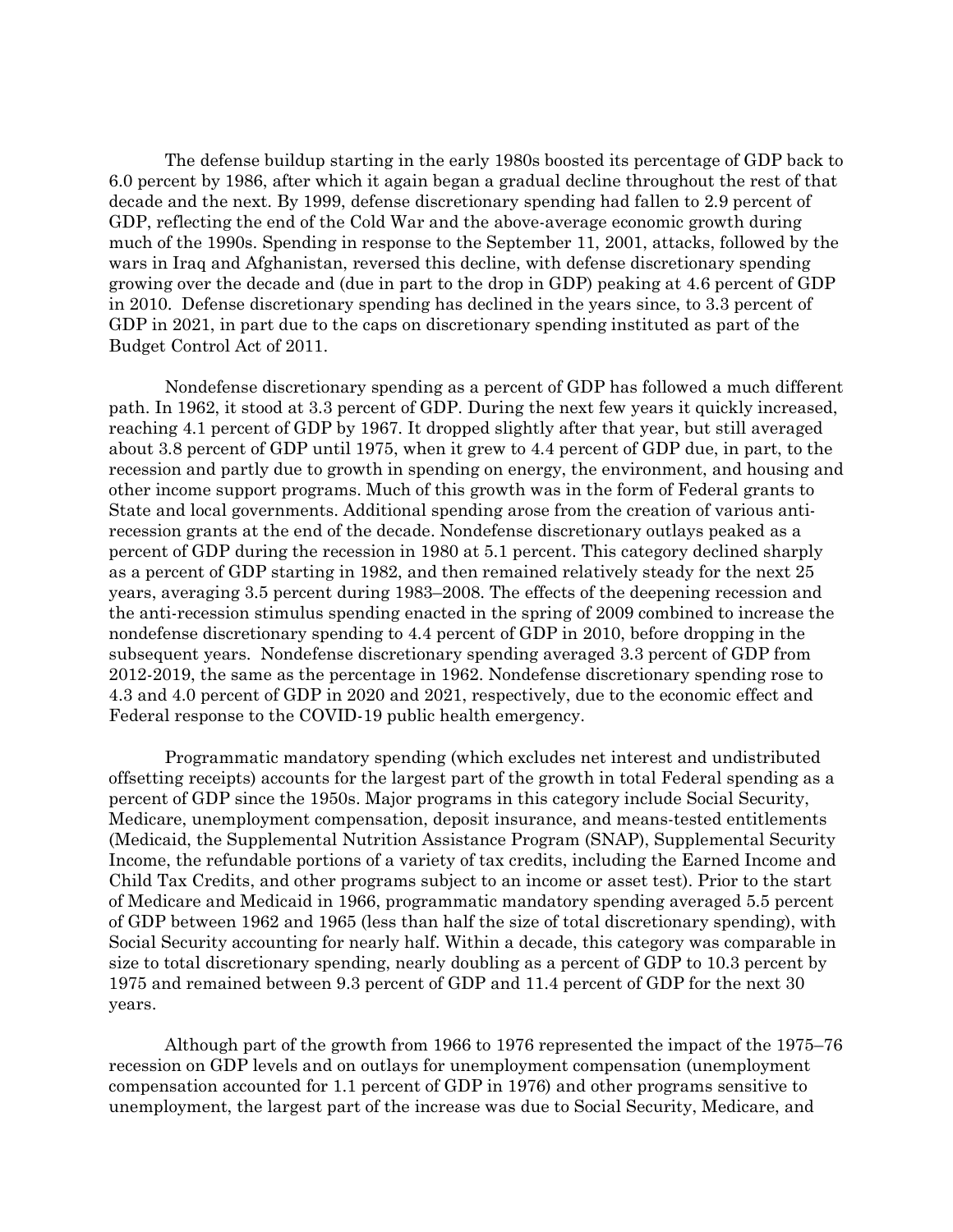Medicaid. These three programs totaled 3.3 percent of GDP in 1968 and grew rapidly to 5.4 percent of GDP by 1976. By 1985, they reached 6.4 percent of GDP. Social Security stabilized as a percent of GDP during 1984–2008, ranging from 4.0 percent to 4.5 percent, and has increased slightly since then, reaching 5.0 percent of GDP in 2021. However, the growth in other programmatic mandatory spending continued to outpace the growth in GDP through this period (apart from recession recovery periods) due to Medicare and Medicaid. These two programs, which were 1.2 percent of GDP in 1975, have more than quadrupled as a percent of GDP since then, reaching 5.4 percent in 2021.

Spending for means-tested entitlements other than Medicaid was at 1.2 percent of GDP in 2007, the same as it had been thirty years before  $(1.2$  percent), in 1977. The impact of the 2007 recession helped increase this percentage to 2.0 percent by 2011, before the percentage decreased slightly to 1.6 percent of GDP by 2018. This category increased to 4.8 percent of GDP in 2021 due to the Federal response to the COVID-19 public health emergency.

By way of contrast, programmatic mandatory spending other than Social Security, Medicare, means-tested entitlements (which includes Medicaid had shrunk nearly in half as a percent of GDP between 1975 and 2008, falling from 3.9 percent in 1975 to 1.8 percent by 1993, and remaining relatively stable through 2008. (Major programs in this grouping include unemployment compensation, deposit insurance, Federal military and civilian employee and railroad retirement, farm price supports, and veterans' compensation and readjustment benefits.) However, the large assistance provided to the financial sector in response to the financial crisis in the fall of 2008, along with the drop in GDP associated with the severe recession, caused this percentage to more than double in 2009, when it reached 4.1 percent of GDP, before dropping back to 1.9 percent of GDP in 2010. It remained relatively stable until 2020, when it reached an unprecedented 8.3 percent of GDP due to the Federal response to the COVID-19 public health emergency. In 2021, this category, at 7.0 percent of GDP, remained elevated due to the ongoing effects of the COVID-19 public health emergency.

The assistance to the financial sector in the fall of 2008, along with the effects of the deepening recession, anti-recession spending enacted in the spring of 2009, and the spending from automatic stabilizers, such as unemployment assistance and other cyclically sensitive mandatory programs, combined to increase outlays for the entire programmatic mandatory category to 15.1 percent of GDP in 2009. This category decreased slightly over the following decade and was 13.4 percent of GDP in 2019. In 2020 and 2021, programmatic mandatory spending reached 22.4 and 22.2 percent of GDP, respectively, due to the economic effect and Federal response to the COVID-19 public health emergency. By way of comparison, total discretionary spending in 2021 was 7.3 percent of GDP.

Additional perspectives on spending trends available in this document include spending by agency, by function and subfunction, and by composition of outlays categories, which include payments for individuals and grants to State and local governments.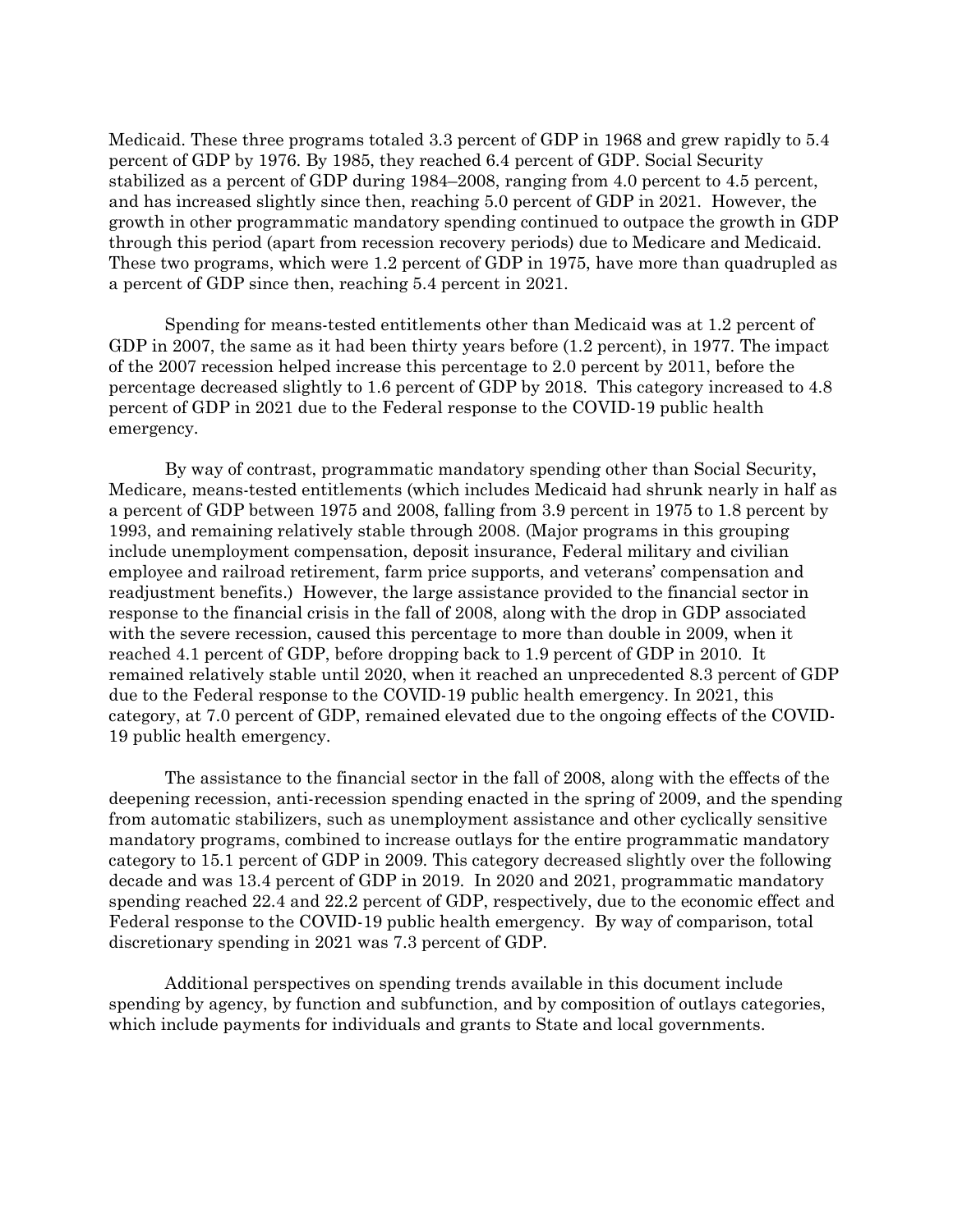# SECTION NOTES

## Notes on Section 1 (Overview of Federal Government Finances)

This section provides an overall perspective on total receipts, outlays (spending), and surpluses or deficits. Off-budget transactions, which consist of the Social Security trust funds and the Postal Service fund, and on-budget transactions, which equal the total minus the off-budget transactions, are shown separately. Tables 1.1 and 1.2 have similar structures; 1.1 shows the data in millions of dollars, while 1.2 shows the same data as percentages of the gross domestic product (GDP). For all the tables using GDP, fiscal year GDP is used to calculate percentages of GDP. The fiscal year GDP data are shown in Table 1.2. Additionally, Table 1.1 shows budget totals annually back to 1901 and for multi-year periods back to 1789.

Table 1.3 shows total Federal receipts, outlays, and surpluses or deficits in current and constant (Fiscal Year 2012) dollars, and as percentages of GDP. Section 6 provides a disaggregation of the constant dollar outlays.

Table 1.4 shows receipts, outlays, and surpluses or deficits for the consolidated budget by fund group. The budget is composed of two principal fund groups—Federal funds and trust funds. Normally, whenever data are shown by fund group, any payments from programs in one fund group to accounts of the other are shown as outlays of the paying fund and receipts of the collecting fund. When the two fund groups are aggregated to arrive at budget totals these interfund transactions are deducted from both receipts and outlays in order to arrive at transactions with the public. Table 1.4 displays receipts and outlays on a gross basis. That is, in contrast to normal budget practice, collections of interfund payments are included in the receipts totals rather than as offsets to outlays. These interfund collections are grossed-up to more closely approximate cash income and outgo of the fund groups.

## Notes on Section 2 (Composition of Federal Government Receipts)

Section 2 provides historical information on on-budget and off-budget governmental receipts. Table 2.1 shows total receipts divided into five major categories; it also shows the split between on-budget and off-budget receipts. Table 2.2 shows the receipts by major category as percentages of total receipts, while Table 2.3 shows the same categories of receipts as percentages of GDP. Table 2.4 disaggregates two of the major receipts categories, social insurance and retirement receipts and excise taxes, and Table 2.5 disaggregates the ''other receipts'' category. While the focus of the section is on total Federal receipts, auxiliary data show the amounts of trust fund receipts in each category, so it is readily possible to distinguish the Federal fund and trust fund portions.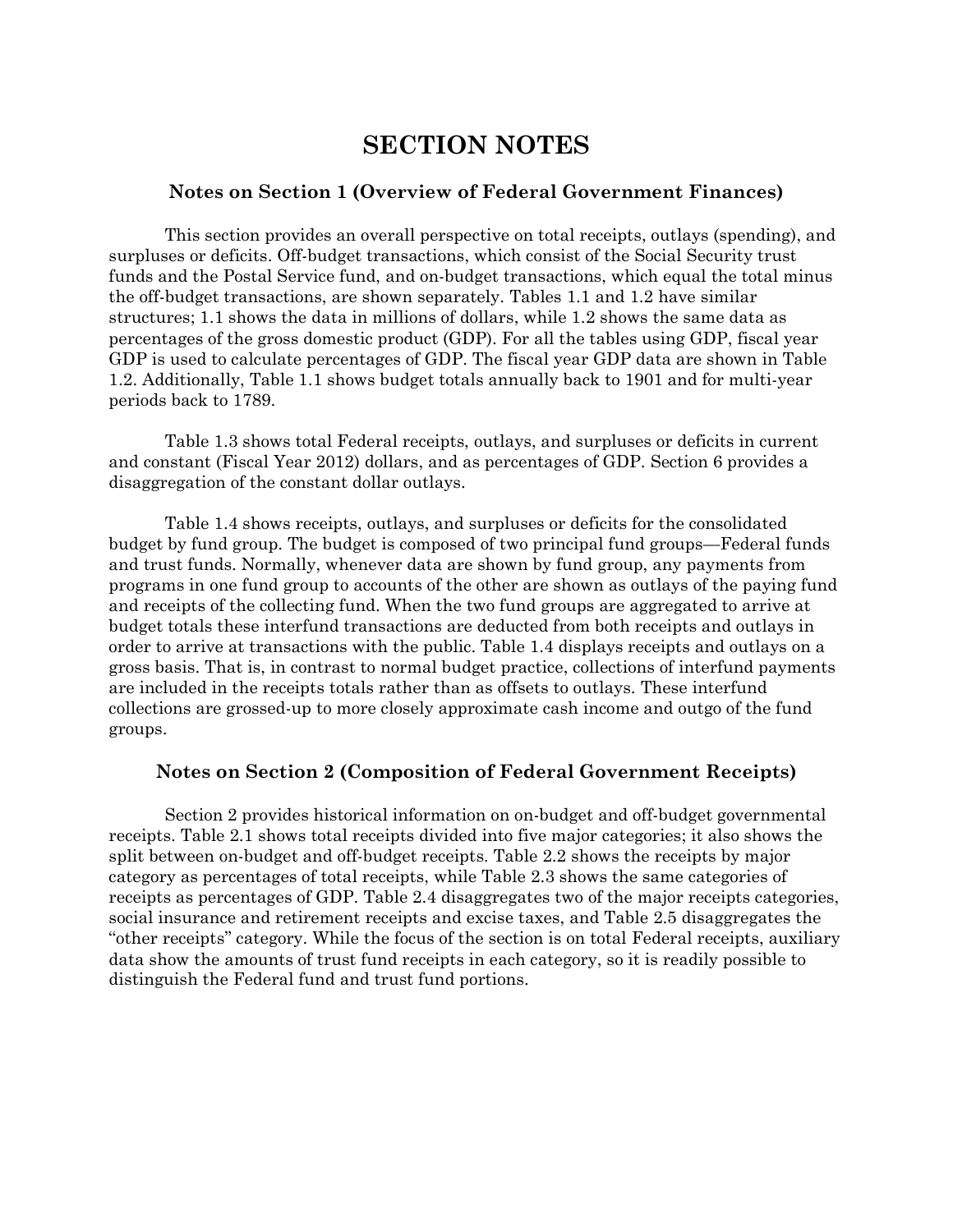## Notes on Section 3 (Federal Government Outlays by Function)

Section 3 displays Federal Government outlays (on-budget and off-budget) according to their functional classification. The functional structure divides the budget into 18 broad areas (functions) that provide a coherent and comprehensive basis for analysis. Each function, in turn, is divided into basic groupings of programs, called subfunctions. The structure has two categories—allowances and undistributed offsetting receipts—that are not truly functions but are required in order to cover the entire budget. Allowances are used to categorize amounts in estimated years that cannot yet be allocated to individual functions. Undistributed offsetting receipts are offsetting receipts that are not offset against outlays for any specific agency or programmatic function.

In arraying data on a functional basis, budget authority and outlays are classified according to the primary purpose of the activity. To the extent feasible, this classification is made without regard to agency or organizational distinctions. Classifying each activity solely in the function defining its most important purpose—even though many activities serve more than one purpose— permits adding the budget authority and outlays of each function to obtain the budget totals. For example, Federal spending for Medicaid constitutes a health care program, but it also constitutes a form of income security benefits. However, the spending cannot be counted in both functions; since the main purpose of Medicaid is to finance the health care of the beneficiaries, this program is classified in the ''health'' function. Section 3 provides data on budget outlays by function, while Section 5 provides comparable data on budget authority.

At times a more summary presentation of functional data is needed; the data are arrayed by "superfunction" to satisfy this need. Table 3.1 provides outlays by superfunction and function while Table 3.2 shows outlays by function and subfunction.

## Notes on Section 4 (Federal Government Outlays by Agency)

Section 4 displays Federal Government outlays (on- and off-budget) by agency. Table 4.1 shows the dollar amounts of such outlays and Table 4.2 shows the percentage distribution. The outlays by agency are based on the agency structure currently in effect. For example, the Department of Homeland Security was established by legislation enacted in 2002. However, these data show spending by the Department of Homeland Security in previous years that consists of spending attributable to predecessor agencies in earlier years, but now attributable to the Department of Homeland Security.

## Notes on Section 5 (Budget Authority by Agency and by Subfunction)

Section 5 provides data on budget authority (BA). BA is the authority provided by law for agencies to obligate the Government to spend. Table 5.1 shows BA by function and subfunction, starting with 1976. Table 5.2 provides the same information by agency, and Table 5.3 provides a percentage distribution of BA by agency. Tables 5.4 and 5.5 provide the same displays as Tables 5.2 and 5.3, but for discretionary budget authority rather than total budget authority. Budget authority data are also provided by function in Table 5.6 for various discretionary program groupings. (Discretionary refers to the Budget Enforcement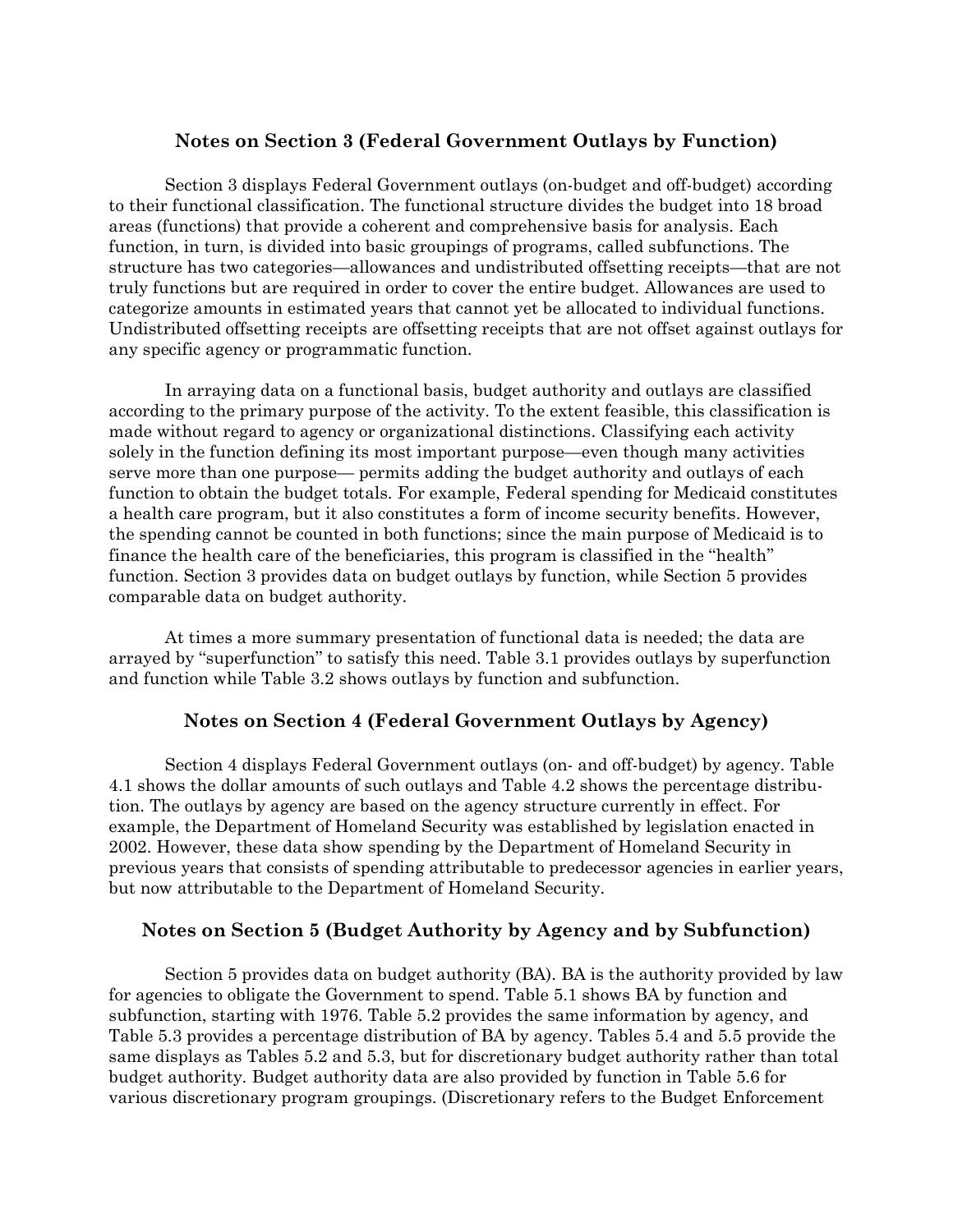Act category that comprises programs subject to the annual appropriations process. See Chapter 8, "Budget Concepts," of the Analytical Perspectives volume for more information.)

The data in these tables were compiled using the same methods used for the historical tables for receipts and outlays (e.g., to the extent feasible, changes in classification are reflected retroactively so the data show the same stream of transactions in the same location for all years). However, BA is heterogeneous in nature, varying in type from one program to another. As a result, it is not strictly additive—either across programs or agencies for a year or, in many cases, for an agency or program across a series of years—in the same sense that budget receipts and budget outlays are additive. The following are examples of different kinds of BA and the manner in which BA results in outlays:

- BA and outlays for each year may be exactly the same (e.g., interest on the public debt).
- For each year, the Congress may appropriate a large quantity of BA that will be spent over a subsequent period of years (e.g., many defense procurement contracts and major construction programs).
- Some BA (e.g., the salaries and expenses of an operating agency) is made available only for a year and any portion not obligated during that year lapses (i.e., it ceases to be available to be obligated).
- Revolving funds may operate spending programs indefinitely with no new infusion of BA, other than the authority to spend offsetting collections.
- BA may be enacted with the expectation it is unlikely ever to be used (e.g., standby borrowing authority).
- As noted in the Introduction above, beginning in 1990, BA in most special and trust funds with legislatively imposed limitations or benefit formulas that constrain the use of BA is an estimate of the obligations to be incurred during the fiscal year for benefit payments, administration, and other expenses of the fund. In some, but not all, cases it was possible to adjust BA figures for these funds for years prior to 1990 to conform to the current concepts.
- All income to a fund (e.g., certain revolving, special, and trust funds not subject to limitation or benefit formula) may be permanently appropriated as BA; as long as the fund has adequate resources, there is no further relationship between the BA and outlays.
- Although major changes in the way BA is measured for credit programs (beginning in 1992) result from the Federal Credit Reform Act, these tables could not be reconstructed to show revised BA figures for 1991 and prior years on the new basis. (This distinction between pre-1992 credit transactions and later ones also exists for outlays, which otherwise do not suffer from differences in type.)
- In its earliest years, the Federal Financing Bank (FFB) was conducted as a revolving fund, making direct loans to the public or purchasing loan assets from other funds or accounts. Each new loan by the FFB required new BA. In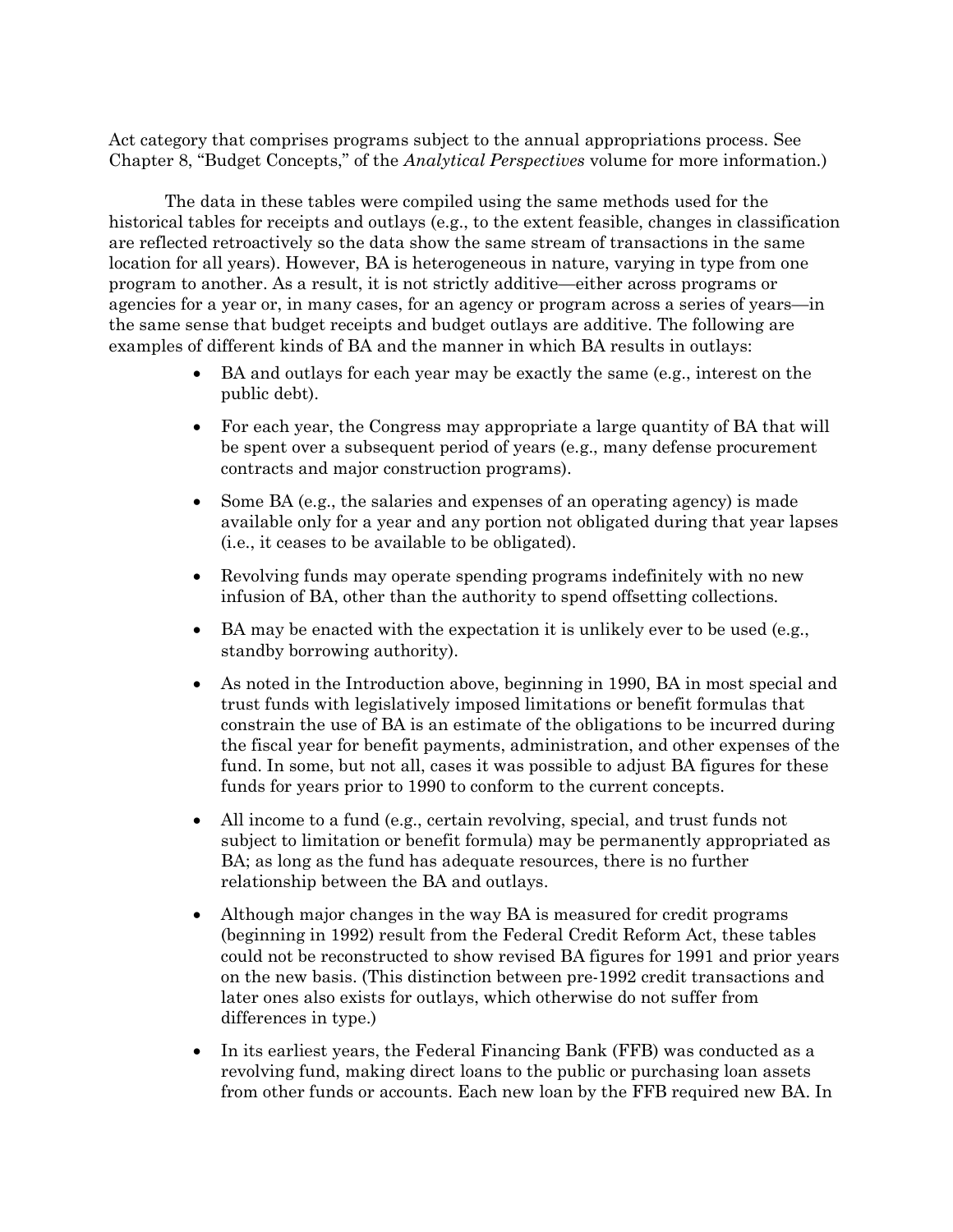many cases, if the same loan were made by the account being serviced by the FFB, the loan could be financed from offsetting collections and no new BA would be recorded. Under terms of the 1985 legislation moving the FFB onbudget, the FFB ceased to make direct loans to the public. Instead, it makes loans to the accounts it services, and these accounts, in turn, make the loans to the public. Such loans could be made from new BA or other obligational authority available to the parent account. These tables have not been reconstructed to shift BA previously scored in the FFB to the parent accounts, because there is no technical way to reconfigure the data.

Despite these qualifications, there is a desire for historical data on BA, and this section has been developed to meet that desire.

## Notes on Section 6 (Composition of Federal Government Outlays)

The "composition" categories in this section divide total outlays into national defense and nondefense components, and then disaggregate the nondefense spending into several parts:

- Payments for individuals: These are Federal Government spending programs designed to transfer income (in cash or in kind) to individuals or families. To the extent feasible, this category does not include reimbursements for current services rendered to the Government (e.g., salaries and interest). The payments may be in the form of cash paid directly to individuals or they may take the form of the provision of services or the payment of bills for activities generally financed from personal income. They include outlays for the provision of medical care (in veterans' hospitals, for example) and for the payment of medical bills (e.g., Medicare). They also include subsidies to reduce the cost of housing below market rates and food and nutrition assistance (such as SNAP – formerly food stamps). The data base, while not precise, provides a reasonable perspective of the size and composition of income support transfers within any particular year and trends over time. Section 11 disaggregates the components of this category. The data in Section 6 show a significant amount of payments for individuals takes the form of grants to State and local governments to finance benefits for the ultimate recipients. These grants include Medicaid, some food and nutrition assistance, and a significant portion of the housing assistance payments. Sections 11 and 12 provide a more detailed disaggregation of this spending.
- All other grants to State and local governments: This category consists of the Federal nondefense grants to State and local governments other than grants defined as payments for individuals. Section 12 disaggregates this spending.
- Net interest: Most spending for net interest is paid to the public as interest on the Federal debt. As shown in Table 3.2, net interest includes, as an offset, significant amounts of interest income. Spending in this category is equal to net outlays in the budget function of the same name.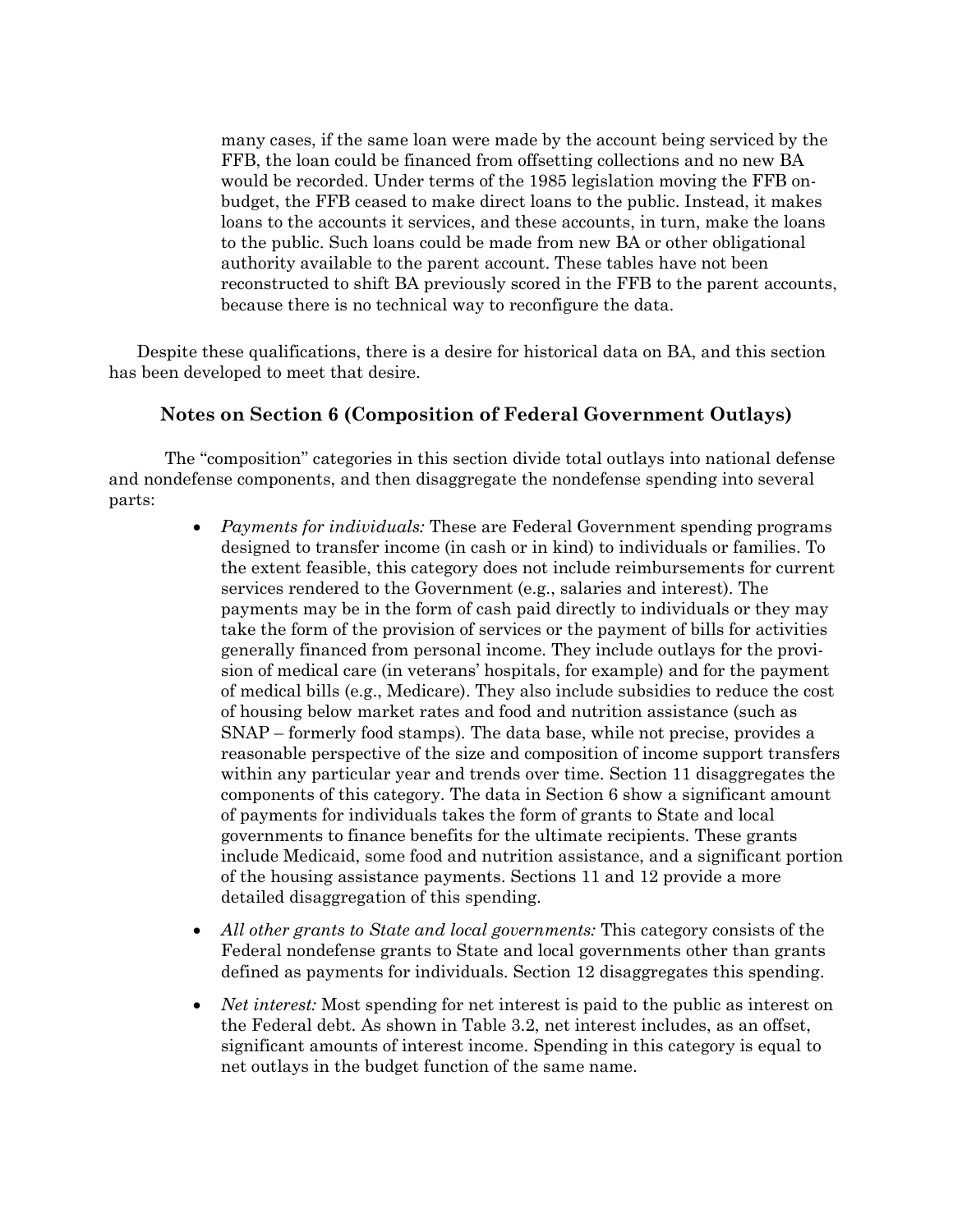- All other: This category consists of all remaining Federal spending and offsetting receipts except for those included in the functional category ''undistributed offsetting receipts.'' It includes most Federal loan activities and most Federal spending for foreign assistance, farm price supports, medical and other scientific research, and, in general, Federal direct program operations.
- Undistributed offsetting receipts: These are offsetting receipts that are not offset against any specific agency or programmatic function. They are classified as function 950 in the functional tables. Additional details on their composition can be found at the end of Table 3.2.

Table 6.1 shows these outlays in current and constant dollars, the percentage distribution of current dollar outlays, and the current dollar outlays as percentages of GDP. The term ''constant dollars'' means the amounts of money that would have had to be spent in each year if, on average, the unit cost of everything purchased within that category each year (including purchases financed by income transfers, interest, etc.) were the same as in the base year (Fiscal Year 2012). The adjustments to constant dollars are made by applying a series of chain-weighted price indexes to the current dollar data base. The composite total outlays deflator is used to deflate current dollar receipts to produce the constant dollar receipts in Table 1.3. The separate composite deflators used for the various outlay categories are shown in Table 10.1.

## Notes on Section 7 (Federal Debt)

This section provides information about Federal debt. Table 7.1 contains data on gross Federal debt and its major components in terms of both the amount of debt outstanding at the end of each year and that amount as a percentage of fiscal year GDP.

Gross Federal debt is composed both of Federal debt held (owned) by the public and Federal debt held by Federal Government accounts, which is mostly held by trust funds. Federal debt held by the public consists of all Federal debt held outside the Federal Government accounts. For example, it includes debt held by individuals, private banks and insurance companies, the Federal Reserve Banks, and foreign central banks. The sale (or repayment) of Federal debt to the public is the principal means of financing a Federal budget deficit (or disposing of a Federal budget surplus).

Table 7.1 divides debt held by the public between the amount held by the Federal Reserve Banks and the remainder. The Federal Reserve System is the central bank for the Nation. Their holdings of Federal debt are shown separately because they do not have the same impact on private credit markets as does other debt held by the public. They accumulate Federal debt as a result of their role as the country's central bank, and the size of these holdings has a major impact on the Nation's money supply. Since the Federal budget does not forecast Federal Reserve monetary policy, it does not project future changes in the amounts of Federal debt that will be held by the Federal Reserve Banks. Hence, the split of debt held by the public into that portion held by the Federal Reserve Banks and the remainder is provided only for past years. Table 2.5 shows deposits of earnings by the Federal Reserve System. Most interest paid by Treasury on debt held by the Federal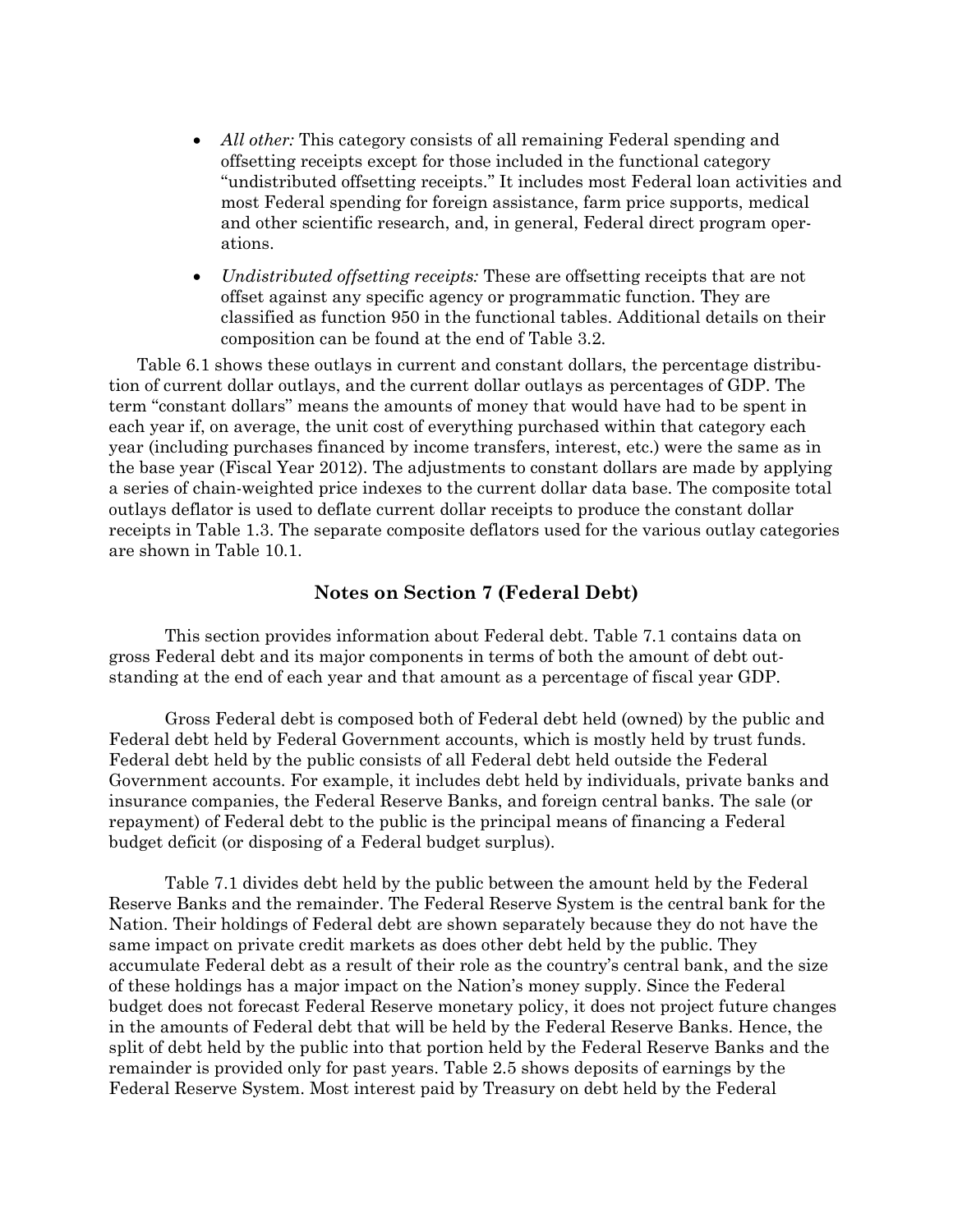Reserve Banks is returned to the Treasury as deposits of earnings, which are recorded as budget receipts.

As a result of a conceptual revision in the quantification of Federal debt, the data on debt held by the public and gross Federal debt—but only a small part of debt held by Government accounts—were revised back to 1956 in the 1990 Budget. The total revision was relatively small—a change of less than one percent of the recorded value of the debt—but the revised basis is more consistent with the quantification of interest outlays, and provides a more meaningful measure of Federal debt. The change converted most debt held by the public from the par value to the sales price plus amortized discount.

Most debt held by Government accounts is issued at par, and securities issued at a premium or discount were formerly recorded at par. That portion of debt held by Government accounts that was not revised back to 1956 in the 1990 Budget was first recorded with an adjustment for any initial discount starting with debt issued in 1989. Zerocoupon bonds, however, are recorded at estimated market or redemption price.

Table 7.2 shows the end-of-year amounts of Federal debt subject to the general statutory limitation. It is recorded at par value (except for savings bonds) through 1988, but by law the basis was changed, in part, to accrual value for later years. Before World War I, each debt issue by the Government required specific authorization by the Congress. Starting in 1917, the nature of this limitation was modified in several steps until it developed into a limit on the total amount of Federal debt outstanding. The Treasury is free to borrow whatever amounts are needed up to the debt limit, which is changed from time to time to meet new requirements. Table 7.3 shows the ceiling at each point in time since 1940. It provides the specific legal citation, a short description of the change, and the amount of the limit specified by each Act. Most, but not all, of gross Federal debt is subject to the statutory limit. See Chapter 4, "Federal Borrowing and Debt," of the *Analytical Perspectives* volume for more information.

## Notes on Section 8 (Outlays by Budget Enforcement Act Category and Budget Authority for Discretionary Programs)

Section 8 is composed of eight tables that present outlays by the major categories used under the Budget Enforcement Act (BEA) and under previous budget agreements between the Congress and previous Administrations. Table 8.1 shows Federal outlays within each of the categories and subcategories. The principal categories are outlays for mandatory and related programs and outlays for discretionary programs. (Discretionary budget authority is shown in Section 5; on an agency basis in Table 5.4 and Table 5.5 and on a functional basis in Table 5.6.) Mandatory and related programs include direct spending and offsetting receipts whose budget authority is determined by law other than appropriations acts. These include appropriated entitlements and SNAP (formerly the food stamp program), which receive pro forma appropriations. Discretionary programs are those whose budgetary resources (other than entitlement authority) are determined by annual appropriations acts. The table shows two major categories of discretionary programs: National Defense (Function 050) and Nondefense (all other discretionary programs). Table 8.2 has the same structure, but shows the data in constant (FY 2012) dollars. Table 8.3 shows the percentage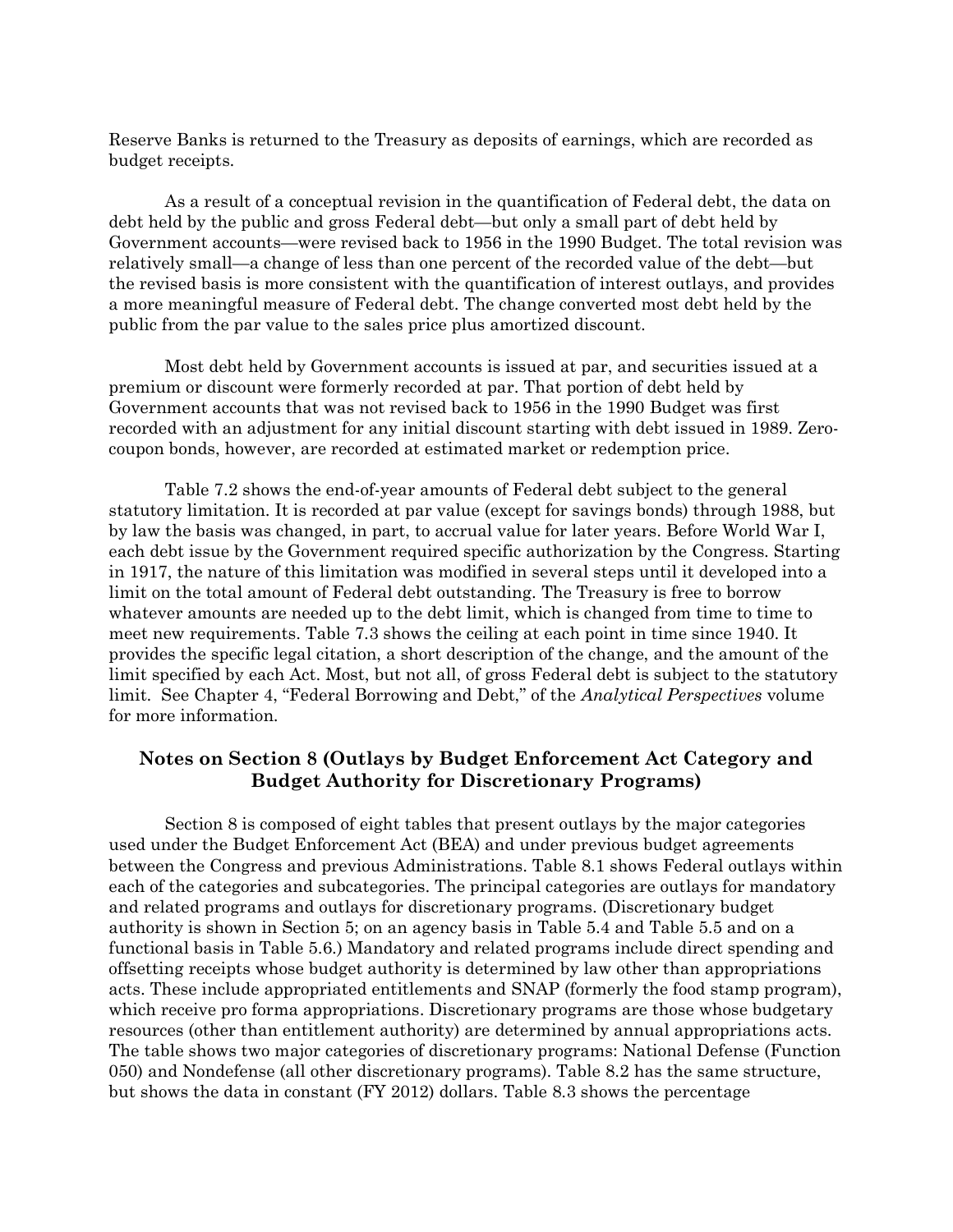distribution of outlays by BEA category and Table 8.4 shows outlays by BEA category as a percentage of GDP.

Tables 8.1 through 8.4 include a category called *Other Means-Tested Entitlements*. Means-tested entitlement programs include Medicaid and a number of other programs that limit benefits or payments based on the beneficiary's income and/or assets. Also included in this category are payments from refundable tax credits that are phased out at certain income (generally, Adjusted Gross Income) levels. The programs currently categorized as Means-Tested Entitlements are:

- Funds for Strengthening Markets, Income, and Supply (section 32)
- SNAP (formerly the Food Stamp Program), including nutrition assistance for Puerto Rico
- Child Nutrition Programs, including the special milk program
- Student Financial Assistance (mostly Pell Grants)
- Grants to States for Medicaid
- Children's Health Insurance Program
- Child Enrollment Contingency Fund
- Payments to States for Child Support Enforcement and Family Support Programs
- Temporary Assistance for Needy Families (TANF)
- TANF Contingency Fund
- Payment Where Adoption Credit Exceeds Liability for Tax
- Payments to States for Foster Care and Adoption Assistance
- Child Care Entitlement to States
- Payment Where Recovery Rebate Exceeds Liability for Tax
- Payment Where Earned Income Credit Exceeds Liability for Tax
- Health insurance supplement to earned income credit
- Payment Where Child Credit Exceeds Liability for Tax
- Payment Where Credit to Aid First-Time Homebuyers Exceeds Liability for Tax
- Payment Where American Opportunity Credit Exceeds Liability for Tax
- Payment Where Making Work Pay Credit Exceeds Liability for Tax
- Supplemental Security Income Program (SSI)
- Recovery of Beneficiary Overpayments from SSI Program
- Veterans' Pensions benefits
- Refundable Premium Tax Credit and Cost Sharing Reductions
- Cost Sharing Reductions
- Payment Where COBRA Credit Exceeds Liability for Tax
- U.S. Coronavirus Payments
- U.S. Coronavirus Refundable Credits
- Child and Dependent Care Tax Credit Payment Where Adoption Credit Exceeds Liability for Tax

Table 8.5 provides additional detail by function or subfunction for mandatory and related programs. Table 8.6 shows the same data in constant dollars.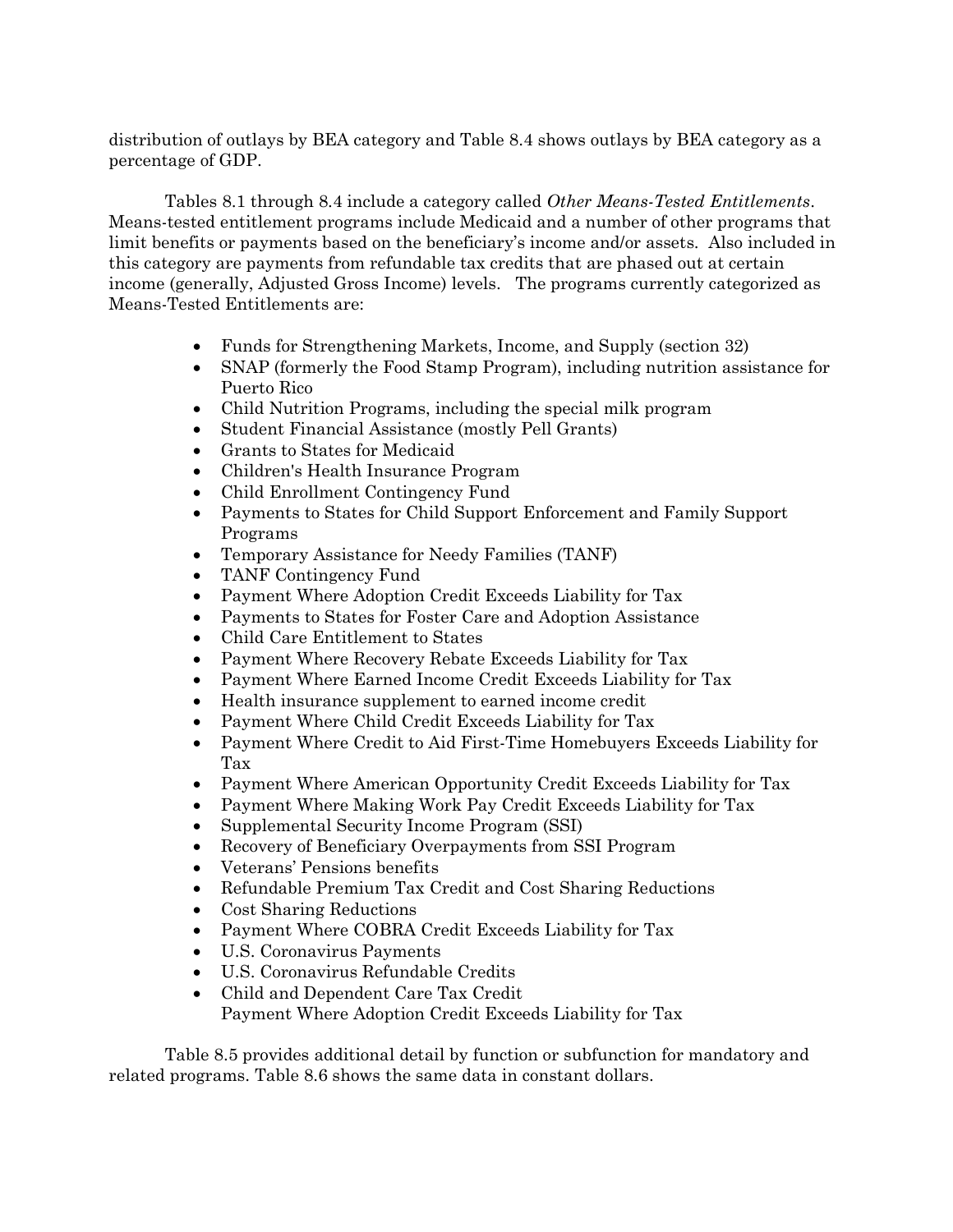Table 8.7 provides additional detail by function and subfunction on outlays for discretionary programs. Table 8.8 provides the same data in constant dollars.

## Notes on Section 9 (Federal Government Outlays for Major Physical Capital, Research and Development, and Education and Training)

Tables in this section provide a broad perspective on Federal Government outlays for investment in public physical capital, the conduct of research and development (R&D), and education and training. These data measure new Federal spending for major public physical assets, but they exclude major commodity inventories. In some cases it was necessary to use supplementary data sources to estimate missing data in order to develop a consistent historical data series. The data for the conduct of research and development exclude outlays for construction and major equipment because such spending is included in outlays for physical capital.

Table 9.1 shows total investment outlays for major public physical capital, R&D, and education and training in current and constant (FY 2012) dollars, and shows the percentage distribution of outlays and outlays as a percentage of GDP. Table 9.2 focuses on direct Federal outlays and grants for major public physical capital investment in current and constant (FY 2012) dollars, disaggregating direct Federal outlays into national defense and nondefense capital investment. Table 9.3 retains the same structure as 9.2, but shows direct Federal outlay totals for physical capital investment as percentages of total outlays and as percentages of GDP. Table 9.4 disaggregates national defense direct outlays, while Table 9.5 disaggregates nondefense outlays for major public physical capital investment. Table 9.6 shows the composition of grant outlays for major public physical capital investment.

Table 9.7 provides an overall perspective on Federal Government outlays for the conduct of R&D. It shows total R&D spending and the split between national defense and nondefense spending in four forms: in current dollars, in constant dollars, as percentages of total outlays, and as percentages of GDP. Table 9.8 shows outlays in current dollars by major function and program.

Table 9.9 shows outlays for the conduct of education and training in current dollars for direct Federal programs and for grants to State and local governments. Total outlays for the conduct of education and training as a percentage of Federal outlays and in constant (FY 2012) dollars are also shown. As with the series on physical capital, several budget data sources have been used to develop a consistent data series extending back to 1962. A discontinuity occurs between 1991 and 1992 and affects primarily direct Federal higher education outlays. For 1991 and earlier, these data include net loan disbursements, repayments, and other transactions on a cash basis. Beginning in 1992, pursuant to changes in the treatment of loans as specified in the Federal Credit Reform Act of 1990, this series includes outlays for loan repayments and defaults for loans originated in 1991 and earlier, but credit subsidy outlays for loans originated in 1992 and later years.

Table 9.9 also excludes education and training outlays for physical capital (which are included in Table 9.7) and education and training outlays for the conduct of research and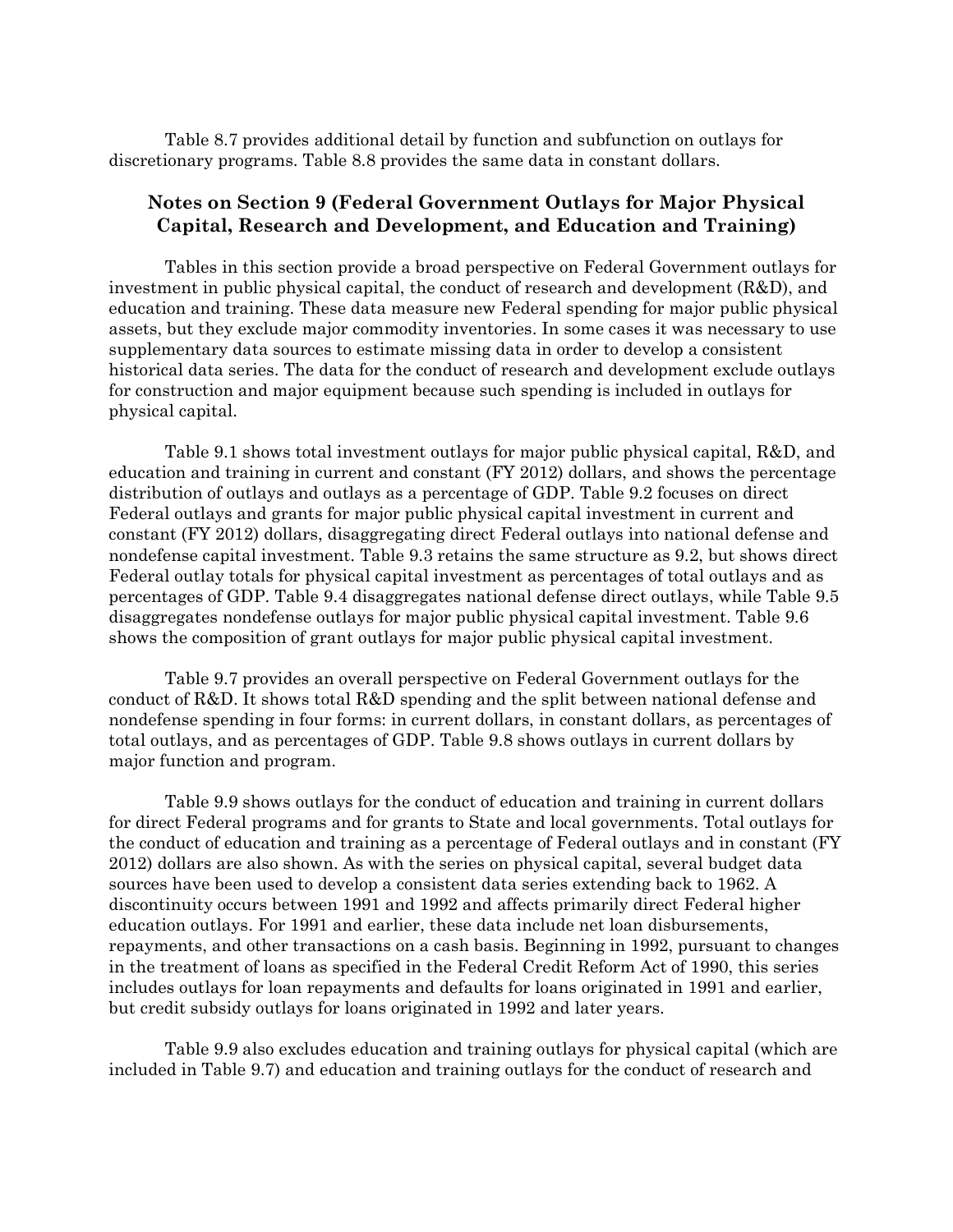development (which are in Table 9.8). Also excluded are education and training programs for Federal civilian and military personnel.

## Notes on Section 10 (Implicit Outlay Deflators)

Section 10 consists of Table 10.1, Gross Domestic Product and Deflators Used in the Historical Tables, which shows the various implicit deflators used to convert current dollar outlays to constant dollars. The constant dollar deflators are based on chain-weighted (FY 2012 chained-dollars) price indexes derived from the National Income and Product Accounts data.

## Notes on Section 11 (Federal Government Payments for Individuals)

This section provides detail on outlays for Federal Government payments for individuals, which are also described in the notes on Section 6. The basic purpose of the payments for individuals aggregation is to provide a broad perspective on Federal cash or in-kind payments for which no current service is rendered, yet which constitutes income transfers to individuals and families. Table 11.1 provides an overview display of these data in four different forms. All four of these displays show the total payments for individuals, and the split of this total between grants to State and local governments for payments for individuals (such as Medicaid and grants for housing assistance) and all other (''direct'') payments for individuals.

Table 11.2 shows the functional composition of payments for individuals (see notes on Section 3 for a description of the functional classification), and includes the same grants versus nongrants (''direct'') split provided in Table 11.1. The off-budget Social Security program finances a significant portion of the Federal payments for individuals. These tables do not distinguish between the on-budget and off-budget payments for individuals. However, all payments for individuals shown in Table 11.2 in function 650 (Social Security), except for minor payment amounts associated with the 2009 Recovery Act (ARRA), are off-budget outlays, and all other payments for individuals are on-budget. Table 11.3 displays the payments for individuals by major program category.

## Notes on Section 12 (Federal Grants To State and Local Governments)

For many decades the Federal budget documents have provided data on Federal grants to State and local governments. The purpose of these data is to identify Federal Government outlays that constitute income to State and local governments to help finance their services and their income transfers (payments for individuals) to the public. Grants generally exclude Federal Government payments for services rendered directly to the Federal Government; for example, they exclude most Federal Government payments for research and development, and they exclude payments to State social service agencies for screening disability insurance beneficiaries for the Federal disability insurance trust fund.

Table 12.1 provides an overall perspective on grants; its structure is similar to the structure of Table 11.1.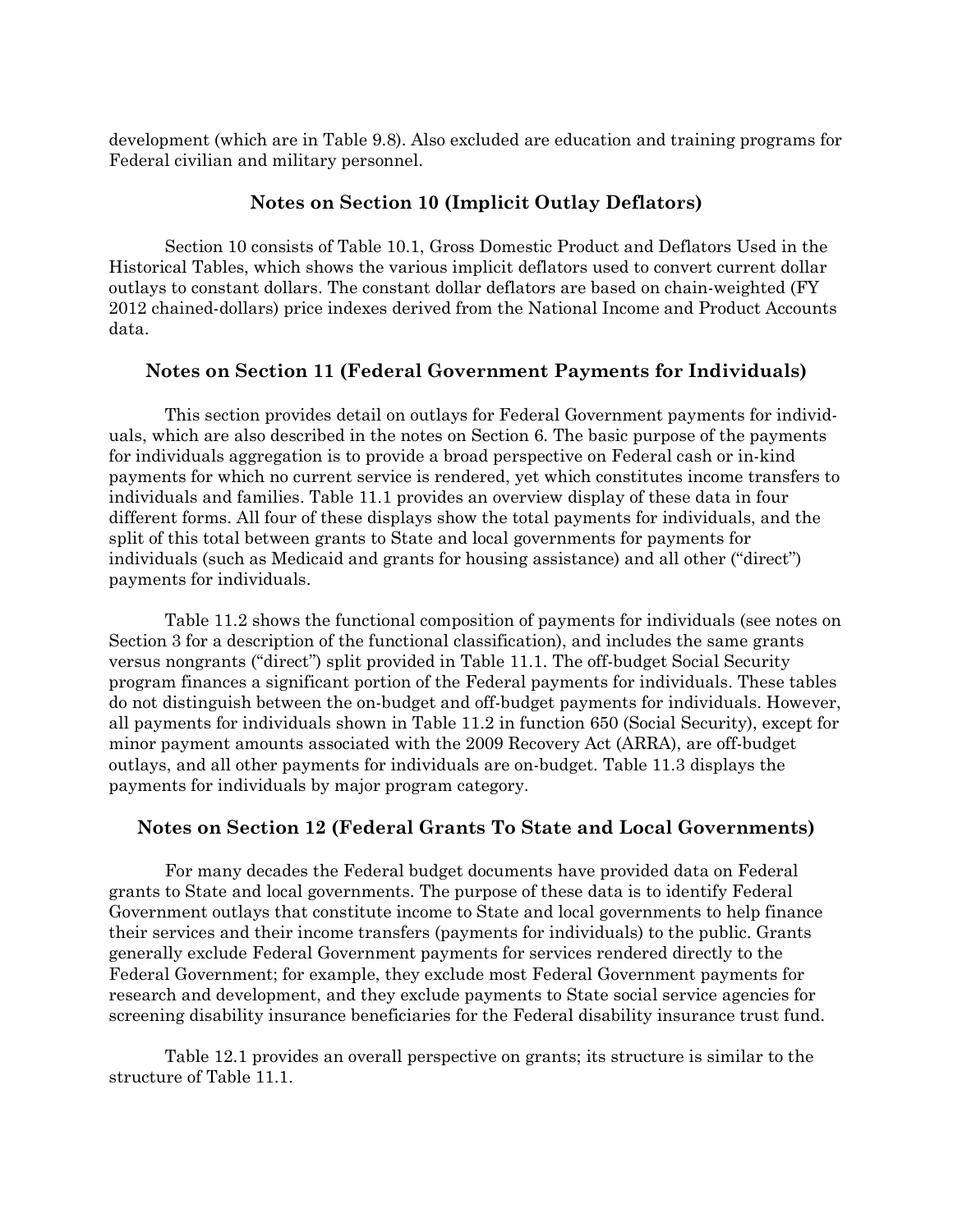Table 12.2 displays Federal grants by function (see notes on Section 3 for a description of the functional classification). The bulk of Federal grants are included in the Federal funds group. However, since the creation of the highway trust fund in 1957, significant amounts of grants have been financed from trust funds. All Federal grants are on-budget. Wherever trust fund outlays are included in those data, Table 12.2 not only identifies the total grants by function but also shows the split between Federal funds and trust funds. See "Concepts Relevant to the Historical Tables" above for more information on Federal funds and trust funds.

Table 12.3 provides data on grants at the account or program level, with an identification of the function, agency, and fund group of the payment.

## Notes on Section 13 (Social Security and Medicare)

Table 13.1 displays the transactions of the Social Security and Medicare trust funds, including trust fund income, outgo, and balances, from their inception.

Over the past several decades the Social Security programs (the Federal old-age and survivors insurance (OASI) and the Federal disability insurance (DI) trust funds) and the Medicare programs (the Federal hospital insurance (HI) and the Federal supplementary medical insurance (SMI) trust funds) have grown to be among the largest parts of the Federal budget. Because of the size, the rates of growth, and the specialized financing of these programs, policy analysts frequently wish to identify these activities separately from all other Federal taxes and spending. As discussed in the introductory notes, the two Social Security funds are off-budget, while the Medicare funds are on-budget. As Table 13.1 shows, the first of these funds (OASI) began in 1937. The table shows the annual transactions of that fund and of the other funds beginning with their points of origin.

The table provides detailed information about Social Security and Medicare by fund. It shows total cash income (including offsetting receipts, but excluding any offsetting collections, which are offset within the expenditure accounts) by fund, separately identifying social insurance taxes and contributions, intragovernmental income, and proprietary receipts from the public. Virtually all of the proprietary receipts from the public, especially those for the SMI trust fund, are Medicare insurance premiums. The table shows the income, outgo, and surplus or deficit of each fund for each year, and also shows the balances of the funds available for future requirements. Most of these fund balances are invested in public debt securities and constitute a significant portion of the debt held by Government accounts (see Table 7.1).

The SMI fund, which was established in 1967, is financed primarily by payments from Federal funds and secondarily by medical insurance premiums (proprietary receipts from the public). The other three trust funds are financed primarily by dedicated social insurance taxes. The law establishing the rate and base of these taxes allocates the tax receipts among the three funds.

The table shows significant transfers by OASI and DI to the railroad retirement Social Security equivalent account. These transfers are equal to the additional amounts of money Social Security would have had to pay, less additional receipts it would have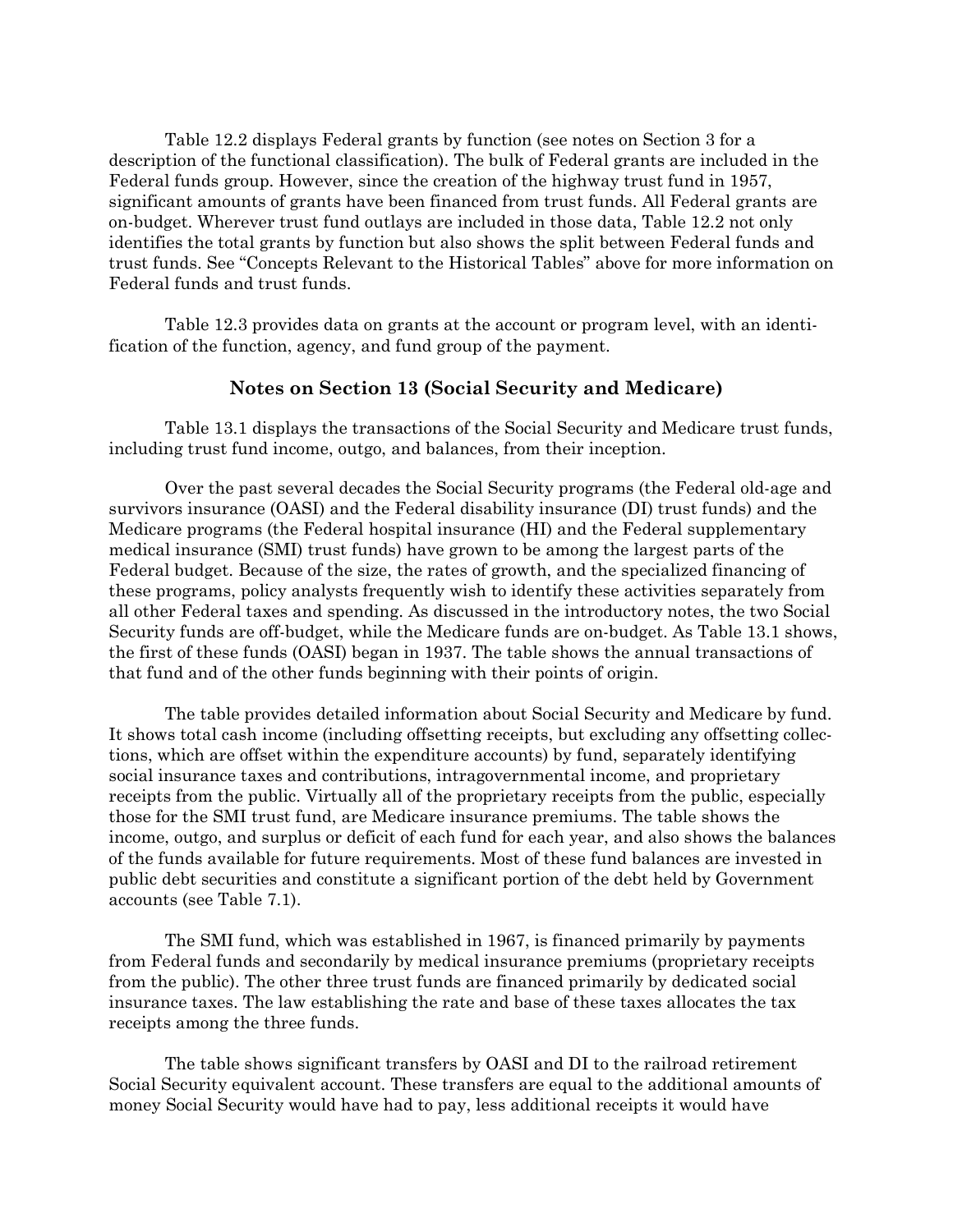collected, if the rail labor force had been included directly under Social Security since the inception of the Social Security program.

In 1983, when the OASI fund ran short of money, Congress passed legislation that (a) provided for a one-time acceleration of military service credit payments to these trust funds, (b) provided for a Federal fund payment to OASI and DI for the estimated value of checks issued in prior years and charged to the trust funds but never cashed, (c) required that the Treasury make payments to OASI, DI, and HI on the first day of the month for the estimated amounts of their social insurance taxes to be collected over the course of each month (thereby increasing each affected trust fund's balances at the beginning of the month), and (d) subjected some Social Security benefits to Federal income or other taxes and provided for payments by Federal funds to Social Security of amounts equal to these additional taxes. Additionally, in 1983 the OASI fund borrowed from the DI and HI funds (the tables show the amounts of such borrowing and repayments of borrowing). The large intragovernmental collections by OASI, DI, and HI in 1983 are a result of the transactions described under (a) and (b) above. Also starting in 1983, OASI began paying interest to DI and HI to reimburse them for the balances OASI borrowed from them; OASI, DI, and HI paid interest to Treasury to compensate it for the balances transferred to these funds on the first day of each month. The legal requirement for Treasury to make payments on the first day of the month, and the associated interest payment, ended in 1985 for HI and in 1991 for OASI and DI.

# Notes on Section 14 (Total (Federal and State and Local) Government Finances)

Section 14 provides a perspective on the size and composition of total Government (Federal, State, and local) receipts and spending. Both the Bureau of the Census and the Bureau of Economic Analysis in the Commerce Department provide information (in the national income and product accounts (NIPA) data) on income and spending for all levels of government in the United States. The tables in this section include the NIPA State and local transactions with the Federal Government (deducting the amount of overlap due to Federal grants to State and local governments) to measure total Government receipts and spending on a fiscal year basis. The NIPA State and local government receipts and expenditures have been adjusted to be more comparable to the Federal unified budget receipts and outlays by using State and local government Total Expenditures, by including NIPA Capital Receipts from Estate and Gift taxes, and by displaying State and local interest receipts as an offset to State and local interest expenditures.

## Notes on Section 15 (Federal Health Spending)

Section 15 consists of Table 15.1, Total Outlays for Health Programs. This table shows a broad definition of total Federal health spending by type of health program, including defense and veterans' health programs, Medicare, Medicaid, Federal employees' health benefits and other health spending. It also shows Federal health spending as percentages of total outlays and of GDP.

The Health Insurance Assistance category includes outlays in the following accounts: